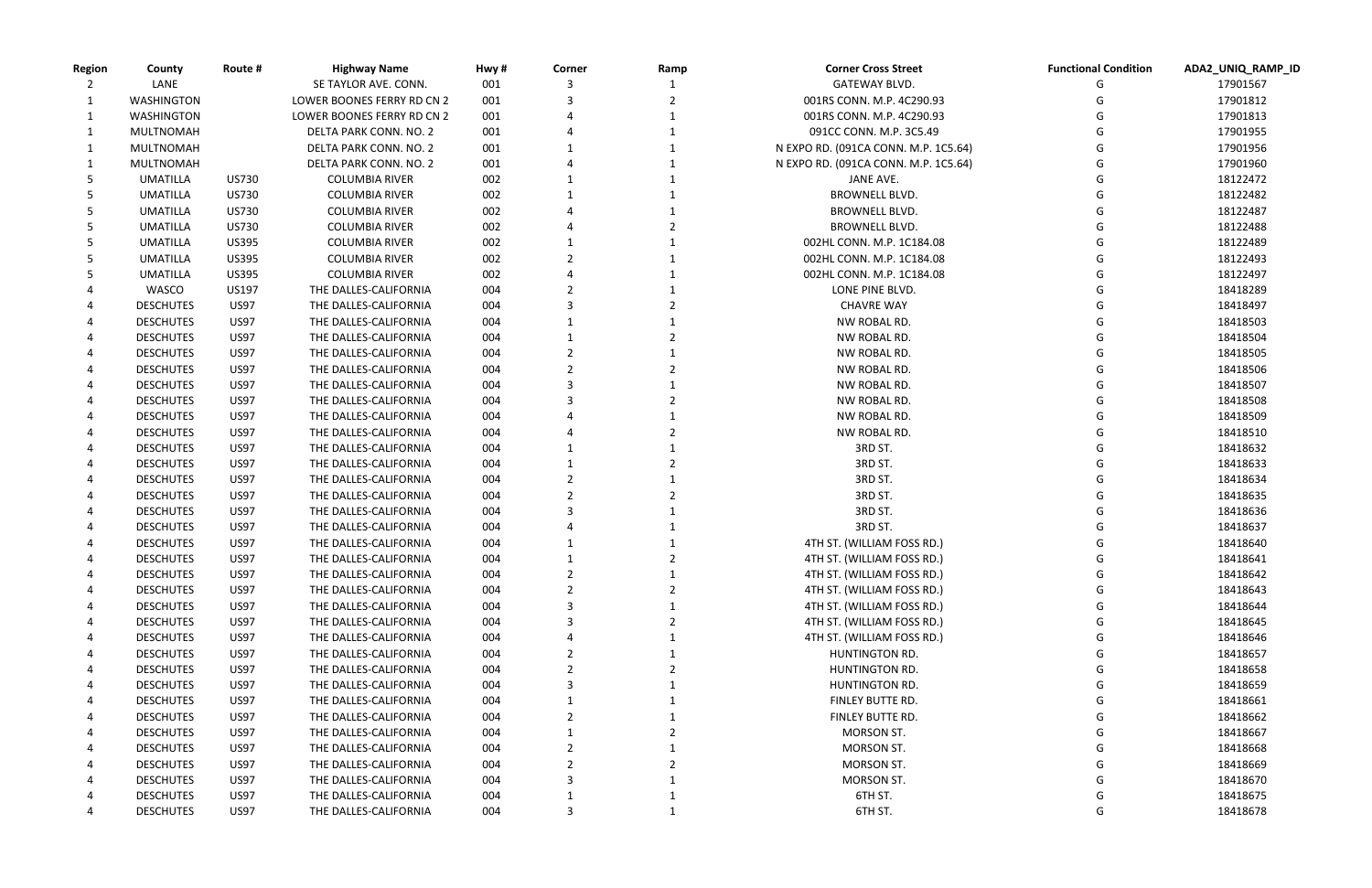| <b>Functional Condition</b> | ADA2_UNIQ_RAMP_ID |
|-----------------------------|-------------------|
| G                           | 18418679          |
| G                           | 18900685          |
| G                           | 18900686          |
| G                           | 18900690          |
| G                           | 18900691          |
| G                           | 18900692          |
| G                           | 18900693          |
| G                           | 18900694          |
| G                           | 18900695          |
| G                           | 18900697          |
| G                           | 18900698          |
| G                           | 18900699          |
| G                           | 18900700          |
| G                           | 18900701          |
| G                           | 18900702          |
| G                           | 18900704          |
| G                           | 18900705          |
| G                           | 18900706          |
| G                           | 18900707          |
| G                           | 18900708          |
| G                           | 18900709          |
| G                           | 18900710          |
| G                           | 18900711          |
| G                           | 18900712          |
| G                           | 18900713          |
| G                           | 18900714          |
| G                           | 18900717          |
| G                           | 18900718          |
| G                           | 18902090          |
| G                           | 18902093          |
| G                           | 18902094          |
| G                           | 18902095          |
| G                           | 18902097          |
| G                           | 18902098          |
| G                           | 18902099          |
| G                           | 18902100          |
| G                           | 18902101          |
| G                           | 18902102          |
| G                           | 18902103          |
| G                           | 18902104          |
| G                           | 18902105          |
| G                           | 18902106          |
| G                           | 18902107          |
| G                           | 18902108          |
| G                           | 18902109          |
| G                           | 18902110          |
| G                           | 18902111          |

| <b>Region</b> | County           | Route #        | <b>Highway Name</b>   | Hwy # | Corner | Ramp | <b>Corner Cross Street</b>        | <b>Functional Condition</b> | ADA2_UNIQ_RA         |
|---------------|------------------|----------------|-----------------------|-------|--------|------|-----------------------------------|-----------------------------|----------------------|
|               | <b>DESCHUTES</b> | <b>US97</b>    | THE DALLES-CALIFORNIA | 004   |        |      | 6TH ST.                           |                             | 18418679             |
|               | <b>TILLAMOOK</b> | US101          | <b>OREGON COAST</b>   | 009   |        |      | <b>MIDBLOCK CROSSING</b>          |                             | 18900685             |
|               | <b>TILLAMOOK</b> | US101          | <b>OREGON COAST</b>   | 009   |        |      | <b>MIDBLOCK CROSSING</b>          |                             | 18900686             |
|               | <b>TILLAMOOK</b> | US101          | <b>OREGON COAST</b>   | 009   |        |      | HWY. 037 (FIRST ST.) M.P. (2)0.00 |                             | 18900690             |
|               | <b>TILLAMOOK</b> | US101          | <b>OREGON COAST</b>   | 009   |        |      | HWY. 037 (FIRST ST.) M.P. (2)0.00 |                             | 18900691             |
|               | <b>TILLAMOOK</b> | US101          | <b>OREGON COAST</b>   | 009   |        |      | HWY. 037 (FIRST ST.) M.P. (2)0.00 |                             | 18900692             |
| $\mathbf{2}$  | <b>TILLAMOOK</b> | US101          | <b>OREGON COAST</b>   | 009   |        |      | HWY. 037 (FIRST ST.) M.P. (2)0.00 |                             | 18900693             |
|               | <b>TILLAMOOK</b> | US101          | <b>OREGON COAST</b>   | 009   |        |      | HWY. 037 (FIRST ST.) M.P. (2)0.00 |                             | 18900694             |
|               | <b>TILLAMOOK</b> | US101          | <b>OREGON COAST</b>   | 009   |        |      | HWY. 037 (FIRST ST.) M.P. (2)0.00 |                             | 18900695             |
|               | <b>TILLAMOOK</b> | US101          | <b>OREGON COAST</b>   | 009   |        |      | SECOND ST.                        |                             | 18900697             |
|               | <b>TILLAMOOK</b> | US101          | <b>OREGON COAST</b>   | 009   |        |      | SECOND ST.                        |                             | 18900698             |
|               | <b>TILLAMOOK</b> | US101          | <b>OREGON COAST</b>   | 009   |        |      | SECOND ST.                        |                             | 18900699             |
| 2             | <b>TILLAMOOK</b> | US101          | <b>OREGON COAST</b>   | 009   |        |      | SECOND ST.                        |                             | 18900700             |
|               | <b>TILLAMOOK</b> | US101          | <b>OREGON COAST</b>   | 009   |        |      | SECOND ST.                        |                             | 18900701             |
|               | <b>TILLAMOOK</b> | US101          | <b>OREGON COAST</b>   | 009   |        |      | SECOND ST.                        |                             | 18900702             |
|               | <b>TILLAMOOK</b> | US101          | <b>OREGON COAST</b>   | 009   |        |      | SECOND ST.                        |                             | 18900704             |
|               | <b>TILLAMOOK</b> | US101          | <b>OREGON COAST</b>   | 009   |        |      | HWY. 037 (THIRD ST.) M.P. 0.03    |                             | 18900705             |
|               | <b>TILLAMOOK</b> | US101          | OREGON COAST          | 009   |        |      | HWY. 037 (THIRD ST.) M.P. 0.03    |                             | 18900706             |
|               | <b>TILLAMOOK</b> | US101          | <b>OREGON COAST</b>   | 009   |        |      | HWY. 037 (THIRD ST.) M.P. 0.03    |                             | 18900707             |
|               | <b>TILLAMOOK</b> | US101          | <b>OREGON COAST</b>   | 009   |        |      | HWY. 037 (THIRD ST.) M.P. 0.03    |                             | 18900708             |
|               | <b>TILLAMOOK</b> | US101          | <b>OREGON COAST</b>   | 009   |        |      | HWY. 037 (THIRD ST.) M.P. 0.03    |                             | 18900709             |
|               | <b>TILLAMOOK</b> |                | <b>OREGON COAST</b>   |       |        |      |                                   |                             |                      |
|               | <b>TILLAMOOK</b> | US101<br>US101 |                       | 009   |        |      | HWY. 037 (THIRD ST.) M.P. 0.03    |                             | 18900710<br>18900711 |
|               |                  |                | <b>OREGON COAST</b>   | 009   |        |      | HWY. 037 (THIRD ST.) M.P. 0.03    |                             |                      |
|               | <b>TILLAMOOK</b> | US101          | OREGON COAST          | 009   |        |      | HWY. 037 (THIRD ST.) M.P. 0.03    |                             | 18900712             |
|               | <b>TILLAMOOK</b> | US101          | <b>OREGON COAST</b>   | 009   |        |      | FOURTH ST.                        |                             | 18900713             |
|               | <b>TILLAMOOK</b> | US101          | <b>OREGON COAST</b>   | 009   |        |      | FOURTH ST.                        |                             | 18900714             |
| 2             | <b>TILLAMOOK</b> | US101          | <b>OREGON COAST</b>   | 009   |        |      | FOURTH ST.                        |                             | 18900717             |
|               | <b>TILLAMOOK</b> | US101          | OREGON COAST          | 009   |        |      | FOURTH ST.                        |                             | 18900718             |
|               | <b>TILLAMOOK</b> | US101          | <b>OREGON COAST</b>   | 009   |        |      | FRONT ST.                         |                             | 18902090             |
|               | <b>TILLAMOOK</b> | US101          | <b>OREGON COAST</b>   | 009   |        |      | FRONT ST.                         |                             | 18902093             |
|               | <b>TILLAMOOK</b> | US101          | <b>OREGON COAST</b>   | 009   |        |      | FRONT ST.                         |                             | 18902094             |
|               | <b>TILLAMOOK</b> | US101          | <b>OREGON COAST</b>   | 009   |        |      | FRONT ST.                         | G                           | 18902095             |
| 2             | <b>TILLAMOOK</b> | US101          | <b>OREGON COAST</b>   | 009   |        |      | FIRST ST.                         |                             | 18902097             |
| 2             | <b>TILLAMOOK</b> | US101          | <b>OREGON COAST</b>   | 009   |        |      | FIRST ST.                         |                             | 18902098             |
|               | <b>TILLAMOOK</b> | US101          | <b>OREGON COAST</b>   | 009   |        |      | FIRST ST.                         |                             | 18902099             |
|               | <b>TILLAMOOK</b> | US101          | <b>OREGON COAST</b>   | 009   |        |      | FIRST ST.                         |                             | 18902100             |
|               | <b>TILLAMOOK</b> | US101          | <b>OREGON COAST</b>   | 009   |        |      | FIRST ST.                         |                             | 18902101             |
|               | <b>TILLAMOOK</b> | US101          | <b>OREGON COAST</b>   | 009   |        |      | FIRST ST.                         |                             | 18902102             |
|               | <b>TILLAMOOK</b> | US101          | <b>OREGON COAST</b>   | 009   |        |      | SECOND ST.                        |                             | 18902103             |
| 2             | <b>TILLAMOOK</b> | US101          | <b>OREGON COAST</b>   | 009   |        |      | SECOND ST.                        |                             | 18902104             |
| 2             | <b>TILLAMOOK</b> | US101          | <b>OREGON COAST</b>   | 009   |        |      | SECOND ST.                        |                             | 18902105             |
|               | <b>TILLAMOOK</b> | US101          | <b>OREGON COAST</b>   | 009   |        |      | SECOND ST.                        |                             | 18902106             |
|               | <b>TILLAMOOK</b> | US101          | <b>OREGON COAST</b>   | 009   |        |      | SECOND ST.                        |                             | 18902107             |
|               | <b>TILLAMOOK</b> | US101          | OREGON COAST          | 009   |        |      | SECOND ST.                        |                             | 18902108             |
|               | <b>TILLAMOOK</b> | US101          | <b>OREGON COAST</b>   | 009   |        |      | SECOND ST.                        |                             | 18902109             |
| 2             | <b>TILLAMOOK</b> | US101          | <b>OREGON COAST</b>   | 009   |        |      | SECOND ST.                        |                             | 18902110             |
| 2             | <b>TILLAMOOK</b> | US101          | <b>OREGON COAST</b>   | 009   |        |      | HWY. 131 (THIRD ST.) M.P. 9.08    | G                           | 18902111             |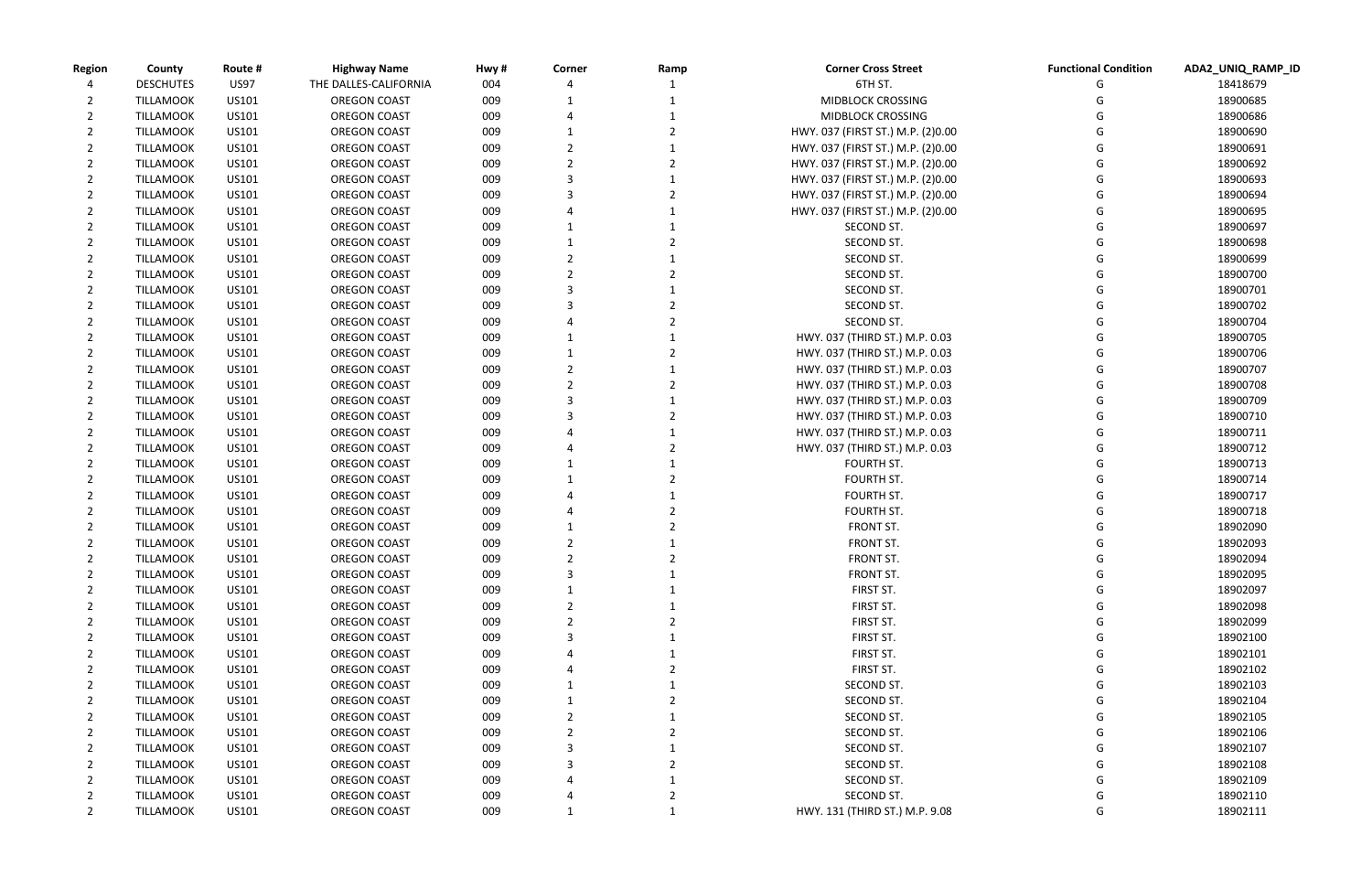| <b>Region</b> | County                               | Route #     | <b>Highway Name</b>           | Hwy# | Corner | Ramp | <b>Corner Cross Street</b>                      | <b>Functional Condition</b> | ADA2_UNIQ_RAMP_ID    |
|---------------|--------------------------------------|-------------|-------------------------------|------|--------|------|-------------------------------------------------|-----------------------------|----------------------|
|               | <b>TILLAMOOK</b>                     | US101       | <b>OREGON COAST</b>           | 009  |        |      | HWY. 131 (THIRD ST.) M.P. 9.08                  |                             | 18902113             |
|               | <b>TILLAMOOK</b>                     | US101       | <b>OREGON COAST</b>           | 009  |        |      | HWY. 131 (THIRD ST.) M.P. 9.08                  |                             | 18902114             |
|               | <b>TILLAMOOK</b>                     | US101       | <b>OREGON COAST</b>           | 009  |        |      | HWY. 131 (THIRD ST.) M.P. 9.08                  |                             | 18902115             |
| 2             | <b>TILLAMOOK</b>                     | US101       | <b>OREGON COAST</b>           | 009  |        |      | HWY. 131 (THIRD ST.) M.P. 9.08                  |                             | 18902116             |
| 2             | <b>TILLAMOOK</b>                     | US101       | <b>OREGON COAST</b>           | 009  |        |      | HWY. 131 (THIRD ST.) M.P. 9.08                  |                             | 18902117             |
|               | <b>TILLAMOOK</b>                     | US101       | <b>OREGON COAST</b>           | 009  |        |      | HWY. 131 (THIRD ST.) M.P. 9.08                  |                             | 18902118             |
|               | <b>TILLAMOOK</b>                     | US101       | <b>OREGON COAST</b>           | 009  |        |      | FOURTH ST.                                      |                             | 18902119             |
|               | <b>TILLAMOOK</b>                     | US101       | <b>OREGON COAST</b>           | 009  |        |      | FOURTH ST.                                      |                             | 18902120             |
| 2             | <b>TILLAMOOK</b>                     | US101       | <b>OREGON COAST</b>           | 009  |        |      | <b>FOURTH ST.</b>                               |                             | 18902123             |
|               | <b>TILLAMOOK</b>                     | US101       | <b>OREGON COAST</b>           | 009  |        |      | FOURTH ST.                                      |                             | 18902124             |
|               | <b>TILLAMOOK</b>                     | US101       | <b>OREGON COAST</b>           | 009  |        |      | TENTH ST.                                       |                             | 18902148             |
|               | <b>LINCOLN</b>                       | US101       | <b>OREGON COAST</b>           | 009  |        |      | SE 19TH ST. (SW BARD RD.)                       |                             | 18901006             |
|               | <b>LINCOLN</b>                       | US101       | OREGON COAST                  | 009  |        |      | 7TH ST.                                         |                             | 18901607             |
|               | <b>LINCOLN</b>                       | US101       | <b>OREGON COAST</b>           | 009  |        |      | 6TH ST.                                         |                             | 18901618             |
|               | <b>LINCOLN</b>                       | US101       | <b>OREGON COAST</b>           | 009  |        |      | 6TH ST.                                         |                             | 18901619             |
|               | <b>LINCOLN</b>                       | US101       | <b>OREGON COAST</b>           | 009  |        |      | W 3RD ST. (E 3RD ST.)                           |                             | 18901634             |
|               | <b>LINCOLN</b>                       | US101       | <b>OREGON COAST</b>           | 009  |        |      | 2ND ST.                                         |                             | 18901638             |
|               | <b>LINCOLN</b>                       | US101       | <b>OREGON COAST</b>           | 009  |        |      | 2ND ST.                                         |                             | 18901643             |
|               | <b>LINCOLN</b>                       | US101       | <b>OREGON COAST</b>           | 009  |        |      | 2ND ST.                                         |                             | 18901644             |
|               | LANE                                 | US101       | <b>OREGON COAST</b>           | 009  |        |      | 12TH ST. (QUINCE ST.)                           |                             | 18611877             |
|               | LANE                                 | US101       | <b>OREGON COAST</b>           | 009  |        |      | 12TH ST. (QUINCE ST.)                           |                             | 18611882             |
|               | LANE                                 | US101       | <b>OREGON COAST</b>           | 009  |        |      | 12TH ST. (QUINCE ST.)                           |                             | 18611883             |
|               | LANE                                 | US101       | <b>OREGON COAST</b>           | 009  |        |      | 12TH ST. (QUINCE ST.)                           |                             | 18611884             |
|               | <b>DOUGLAS</b>                       | US101       | <b>OREGON COAST</b>           | 009  |        |      | PORTDOCK RD. (HWY. 045 M.P. 0.00)               |                             | 17587297             |
|               | <b>DOUGLAS</b>                       | US101       | <b>OREGON COAST</b>           | 009  |        |      | PORTDOCK RD. (HWY. 045 M.P. 0.00)               |                             | 17587299             |
|               | <b>DOUGLAS</b>                       | US101       | <b>OREGON COAST</b>           | 009  |        |      | N 11TH ST.                                      |                             | 17587101             |
|               | <b>CURRY</b>                         | US101       | <b>OREGON COAST</b>           | 009  |        |      | W HOFFELDT LN. (E HOFFELDT LN.)                 |                             | 17587956             |
|               | LINN                                 | <b>US20</b> | SANTIAM                       | 016  | 1A     |      | <b>MIDBLOCK CROSSING</b>                        |                             | 18257326             |
|               | LINN                                 | <b>US20</b> | SANTIAM                       | 016  | 1A     |      | <b>MIDBLOCK CROSSING</b>                        |                             | 18257327             |
|               | <b>DESCHUTES</b>                     | <b>US20</b> | SANTIAM                       | 016  | 1A     |      | 016AJ CONN. (W MCKINNEY BUTTE RD.) M.P. 1C99.93 |                             | 18257794             |
|               | <b>DESCHUTES</b>                     | <b>US20</b> | SANTIAM                       | 016  | 1A     |      | 016AJ CONN. (W MCKINNEY BUTTE RD.) M.P. 1C99.93 |                             | 18257795             |
|               | <b>DESCHUTES</b>                     | <b>US20</b> | SANTIAM                       | 016  | 2A     | 1    | 016AJ CONN. (W MCKINNEY BUTTE RD.) M.P. 1C99.93 | G                           | 18257798             |
| 4             | <b>DESCHUTES</b>                     | <b>US20</b> | SANTIAM                       | 016  | 2A     |      | 016AJ CONN. (W MCKINNEY BUTTE RD.) M.P. 1C99.93 |                             | 18257799             |
|               |                                      |             | SANTIAM                       |      |        |      | 016AJ CONN. (W MCKINNEY BUTTE RD.) M.P. 1C99.93 |                             |                      |
|               | <b>DESCHUTES</b><br><b>DESCHUTES</b> | <b>US20</b> | SANTIAM                       | 016  | 3A     |      | 016AJ CONN. (W MCKINNEY BUTTE RD.) M.P. 1C99.93 |                             | 18257802<br>18257803 |
|               |                                      | <b>US20</b> |                               | 016  | 3A     |      |                                                 |                             |                      |
|               | <b>DESCHUTES</b>                     | <b>US20</b> | SANTIAM                       | 016  | 4A     |      | 016AJ CONN. (W MCKINNEY BUTTE RD.) M.P. 1C99.93 |                             | 18257806             |
|               | <b>DESCHUTES</b>                     | <b>US20</b> | SANTIAM<br><b>CRATER LAKE</b> | 016  | 4A     |      | 016AJ CONN. (W MCKINNEY BUTTE RD.) M.P. 1C99.93 |                             | 18257807             |
| 3             | <b>JACKSON</b>                       | OR62        |                               | 022  |        |      | 022AV CONN. M.P. 3C0.80                         |                             | 17768479             |
| 3             | <b>JACKSON</b>                       | OR62        | <b>CRATER LAKE</b>            | 022  |        |      | 022AV CONN. M.P. 3C0.80                         |                             | 17768482             |
| 3             | <b>JACKSON</b>                       | OR62        | <b>CRATER LAKE</b>            | 022  |        |      | POPLAR DR. (BULLOCK RD.)                        |                             | 17768485             |
| 3             | <b>JACKSON</b>                       | OR62        | <b>CRATER LAKE</b>            | 022  |        |      | POPLAR DR. (BULLOCK RD.)                        |                             | 17768487             |
| 3             | <b>JACKSON</b>                       | OR62        | <b>CRATER LAKE</b>            | 022  |        |      | POPLAR DR. (BULLOCK RD.)                        |                             | 17768489             |
| 3             | <b>JACKSON</b>                       | OR62        | <b>CRATER LAKE</b>            | 022  |        |      | ROGUE RIVER DR.                                 |                             | 17768598             |
| 3             | <b>JACKSON</b>                       | OR62        | <b>CRATER LAKE</b>            | 022  |        |      | ROGUE RIVER DR.                                 |                             | 17768599             |
| 3             | <b>JACKSON</b>                       | OR62        | <b>CRATER LAKE</b>            | 022  |        |      | ROGUE RIVER DR.                                 |                             | 17768600             |
|               | <b>JACKSON</b>                       | OR62        | <b>CRATER LAKE</b>            | 022  |        |      | ROGUE RIVER DR.                                 |                             | 17768601             |
| 3             | <b>JACKSON</b>                       | OR62        | <b>CRATER LAKE</b>            | 022  | 4A     |      | ROGUE RIVER DR.                                 |                             | 17768602             |

| <b>Functional Condition</b> | ADA2 UNIQ RAMP ID |
|-----------------------------|-------------------|
| G                           | 18902113          |
| G                           | 18902114          |
| G                           | 18902115          |
| G                           | 18902116          |
| G                           | 18902117          |
| G                           | 18902118          |
| G                           | 18902119          |
| G                           | 18902120          |
| G                           | 18902123          |
| G                           | 18902124          |
| G                           | 18902148          |
| G                           | 18901006          |
| G                           | 18901607          |
| G                           | 18901618          |
| G                           | 18901619          |
| G                           | 18901634          |
| G                           | 18901638          |
| G                           | 18901643          |
| G                           | 18901644          |
| G                           | 18611877          |
| G                           | 18611882          |
| G                           | 18611883          |
| G                           | 18611884          |
| G                           | 17587297          |
| G                           | 17587299          |
| G                           | 17587101          |
| G                           | 17587956          |
| G                           | 18257326          |
| G                           | 18257327          |
| G                           | 18257794          |
| G                           | 18257795          |
| G                           | 18257798          |
| G                           | 18257799          |
| G                           | 18257802          |
| G                           | 18257803          |
| G                           | 18257806          |
| G                           | 18257807          |
| G                           | 17768479          |
| G                           | 17768482          |
| G                           | 17768485          |
| G                           | 17768487          |
| G                           | 17768489          |
| G                           | 17768598          |
| G                           | 17768599          |
| G                           | 17768600          |
| G                           | 17768601          |
| G                           | 17768602          |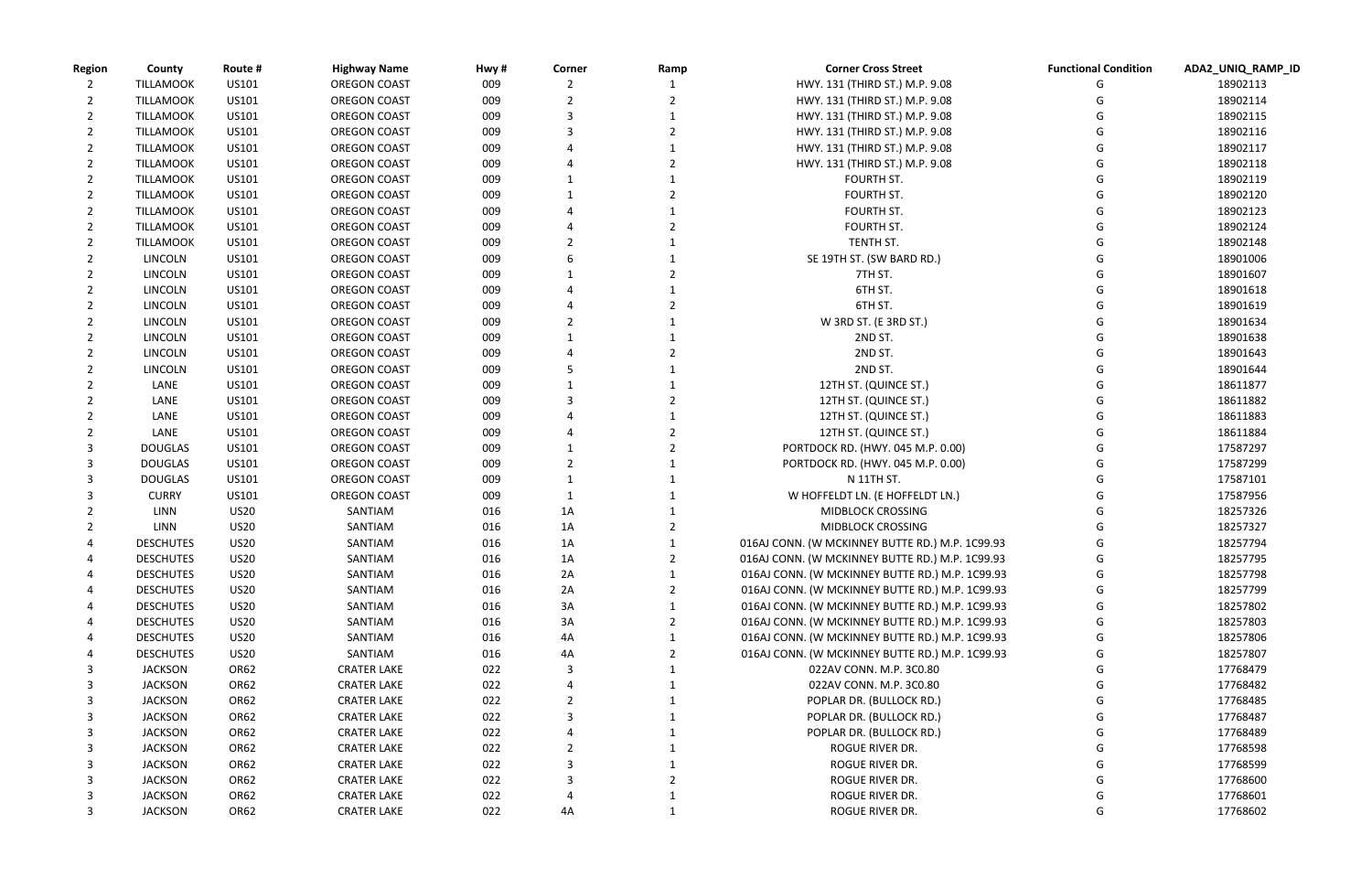| <b>Functional Condition</b> | ADA2_UNIQ_RAMP_ID    |
|-----------------------------|----------------------|
| G                           | 17768604             |
| G                           | 17768606             |
| G                           | 17768608             |
| G                           | 17768609             |
| G                           | 17768611             |
| G                           | 17768612             |
| G                           | 17768613             |
| G                           | 17768614             |
| G                           | 17768616             |
| G                           | 17768617             |
| G                           | 17768618             |
| G                           | 17768619             |
| G                           | 17768620             |
| G                           | 17768621             |
| G                           | 17768622             |
| G                           | 17768623             |
| G                           | 17768624             |
| G                           | 17768625             |
| G                           | 17768626             |
| G                           | 17768627             |
| G                           | 19365271             |
| G                           | 17768629             |
| G                           | 17768630             |
| G<br>G                      | 17768631<br>17768632 |
| G                           | 17768496             |
| G                           | 17768497             |
| G                           | 17768506             |
| G                           | 17768507             |
| G                           | 17755368             |
| G                           | 18931484             |
| G                           | 18931485             |
| G                           | 18931491             |
| G                           | 18931578             |
| G                           | 18931579             |
| G                           | 18931696             |
| G                           | 18931822             |
| G                           | 18931823             |
| G                           | 18931837             |
| G                           | 18880304             |
| G                           | 18880325             |
| G                           | 18017454             |
| G                           | 18017456             |
| G                           | 18454607             |
| G                           | 18454653             |
| G                           | 18454654             |
| G                           | 18454993             |

| <b>Region</b> | County            | Route #         | <b>Highway Name</b>        | Hwy# | Corner         | Ramp | <b>Corner Cross Street</b>                        | <b>Functional Condition</b> | ADA2_UNIQ_RAMP_ID |
|---------------|-------------------|-----------------|----------------------------|------|----------------|------|---------------------------------------------------|-----------------------------|-------------------|
|               | <b>JACKSON</b>    | <b>OR62</b>     | <b>CRATER LAKE</b>         | 022  | 4А             |      | ROGUE RIVER DR.                                   |                             | 17768604          |
|               | <b>JACKSON</b>    | OR62            | <b>CRATER LAKE</b>         | 022  |                |      | CHAPARRAL DR. (HEATHER LN.)                       |                             | 17768606          |
|               | <b>JACKSON</b>    | OR62            | <b>CRATER LAKE</b>         | 022  |                |      | CHAPARRAL DR. (HEATHER LN.)                       |                             | 17768608          |
|               | <b>JACKSON</b>    | OR62            | <b>CRATER LAKE</b>         | 022  |                |      | CHAPARRAL DR. (HEATHER LN.)                       |                             | 17768609          |
|               | <b>JACKSON</b>    | OR62            | <b>CRATER LAKE</b>         | 022  |                |      | CHAPARRAL DR. (HEATHER LN.)                       |                             | 17768611          |
|               | <b>JACKSON</b>    | OR62            | <b>CRATER LAKE</b>         | 022  |                |      | CHAPARRAL DR. (HEATHER LN.)                       |                             | 17768612          |
|               | <b>JACKSON</b>    | OR62            | <b>CRATER LAKE</b>         | 022  |                |      | <b>MIDBLOCK CROSSING</b>                          |                             | 17768613          |
|               | <b>JACKSON</b>    | OR62            | <b>CRATER LAKE</b>         | 022  |                |      | <b>MIDBLOCK CROSSING</b>                          |                             | 17768614          |
|               | <b>JACKSON</b>    | OR62            | <b>CRATER LAKE</b>         | 022  |                |      | WILLIAMS LN.                                      |                             | 17768616          |
|               | <b>JACKSON</b>    | OR62            | <b>CRATER LAKE</b>         | 022  |                |      | WILLIAMS LN.                                      |                             | 17768617          |
|               | <b>JACKSON</b>    | OR62            | <b>CRATER LAKE</b>         | 022  |                |      | WILLIAMS LN.                                      |                             | 17768618          |
|               | <b>JACKSON</b>    | OR62            | <b>CRATER LAKE</b>         | 022  |                |      | WILLIAMS LN.                                      |                             | 17768619          |
|               | <b>JACKSON</b>    | OR62            | <b>CRATER LAKE</b>         | 022  |                |      | MALLORY LN.                                       |                             | 17768620          |
|               | <b>JACKSON</b>    | OR62            | <b>CRATER LAKE</b>         | 022  |                |      | MALLORY LN.                                       |                             | 17768621          |
|               | <b>JACKSON</b>    | OR62            | <b>CRATER LAKE</b>         | 022  |                |      | MALLORY LN.                                       |                             | 17768622          |
|               | <b>JACKSON</b>    | OR62            | <b>CRATER LAKE</b>         | 022  |                |      | MALLORY LN.                                       |                             | 17768623          |
|               | <b>JACKSON</b>    | OR62            | <b>CRATER LAKE</b>         | 022  |                |      | SCHOOLHOUSE LN.                                   |                             | 17768624          |
|               | <b>JACKSON</b>    | OR62            | <b>CRATER LAKE</b>         | 022  |                |      | SCHOOLHOUSE LN.                                   |                             | 17768625          |
|               | <b>JACKSON</b>    | OR62            | <b>CRATER LAKE</b>         | 022  |                |      | SCHOOLHOUSE LN.                                   |                             | 17768626          |
|               | <b>JACKSON</b>    | OR62            | <b>CRATER LAKE</b>         | 022  |                |      | SCHOOLHOUSE LN.                                   |                             | 17768627          |
|               | <b>JACKSON</b>    | OR62            | <b>CRATER LAKE</b>         | 022  |                |      | PONDEROSA LN.                                     |                             | 19365271          |
|               | <b>JACKSON</b>    | OR62            | <b>CRATER LAKE</b>         | 022  |                |      | PONDEROSA LN.                                     |                             | 17768629          |
|               | <b>JACKSON</b>    | OR62            | <b>CRATER LAKE</b>         | 022  |                |      | PONDEROSA LN.                                     |                             | 17768630          |
|               | <b>JACKSON</b>    | OR62            | <b>CRATER LAKE</b>         | 022  |                |      | CLEVELAND ST.                                     |                             | 17768631          |
|               | <b>JACKSON</b>    | OR62            | <b>CRATER LAKE</b>         | 022  |                |      | CLEVELAND ST.                                     |                             | 17768632          |
|               | <b>JACKSON</b>    | OR62B           | CRATER LAKE AVE. FRONT RD. | 022  |                |      | <b>SKY PARK DR.</b>                               |                             | 17768496          |
|               | <b>JACKSON</b>    | OR62B           | CRATER LAKE AVE. FRONT RD. | 022  |                |      | <b>SKY PARK DR.</b>                               |                             | 17768497          |
|               | <b>JACKSON</b>    | OR62B           | CRATER LAKE AVE. FRONT RD. | 022  |                |      | WHITTLE AVE. (022BE CONN. M.P. 2C1.82)            |                             | 17768506          |
|               | <b>JACKSON</b>    | OR62B           | CRATER LAKE AVE. FRONT RD. | 022  |                |      | WHITTLE AVE. (022BE CONN. M.P. 2C1.82)            |                             | 17768507          |
|               | <b>JOSEPHINE</b>  | US199           | REDWOOD                    | 025  |                |      | 025AT FRONT. M.P. 1F29.13 (HAMILTON AVE.)         |                             | 17755368          |
|               | <b>MULTNOMAH</b>  | <b>US26</b>     | MT. HOOD                   | 026  |                |      | MIDBLOCK CROSSING                                 |                             | 18931484          |
|               | MULTNOMAH         | <b>US26</b>     | MT. HOOD                   | 026  | 1A<br>1A       |      | MIDBLOCK CROSSING                                 | G                           | 18931485          |
|               | MULTNOMAH         | <b>US26</b>     | MT. HOOD                   | 026  | 2A             |      | SW PORTER ST.(026AB CONN. M.P.2C0.22)             | G                           | 18931491          |
|               | MULTNOMAH         | <b>US26</b>     | MT. HOOD                   | 026  | 2A             |      | SE 13TH PL.                                       |                             | 18931578          |
| 1             | MULTNOMAH         | <b>US26</b>     | MT. HOOD                   | 026  | 2A             |      | SE 13TH PL.                                       |                             | 18931579          |
|               |                   |                 |                            |      |                |      | SE 34TH AVE.                                      |                             |                   |
|               | MULTNOMAH         | <b>US26</b>     | MT. HOOD                   | 026  | 4A             |      |                                                   | G                           | 18931696          |
|               | MULTNOMAH         | <b>US26</b>     | MT. HOOD                   | 026  | 2A             |      | LEG(FROM SE 61ST AVE.)                            | G                           | 18931822          |
|               | <b>MULTNOMAH</b>  | <b>US26</b>     | MT. HOOD                   | 026  | 2A             |      | LEG(FROM SE 61ST AVE.)                            |                             | 18931823          |
|               | MULTNOMAH         | <b>US26</b>     | MT. HOOD                   | 026  | 3A             |      | SE 63RD AVE.                                      |                             | 18931837          |
|               | CLACKAMAS         | <b>US26</b>     | MT. HOOD                   | 026  | 2A             |      | UNIVERSITY AVE.                                   |                             | 18880304          |
|               | <b>CLACKAMAS</b>  | <b>US26</b>     | MT. HOOD                   | 026  | $\overline{2}$ |      | <b>BRUNS AVE.</b>                                 |                             | 18880325          |
|               | UMATILLA          | <b>US395</b>    | PENDLETON-JOHN DAY         | 028  | 2A             |      | 028AA CONN. M.P. 1C1.57                           | G                           | 18017454          |
| 5.            | UMATILLA          | US395           | PENDLETON-JOHN DAY         | 028  | 2A             |      | 028AA CONN. M.P. 1C1.57                           |                             | 18017456          |
|               | <b>WASHINGTON</b> | OR8             | <b>TUALATIN VALLEY</b>     | 029  | 3              |      | 144BT CONN. M.P. 1C1.49 (029AC CONN. M.P. 2C2.94) |                             | 18454607          |
|               | <b>WASHINGTON</b> | OR8             | <b>TUALATIN VALLEY</b>     | 029  | 3A             |      | SW 117TH AVE. (SW BROADWAY ST.)                   |                             | 18454653          |
|               | <b>WASHINGTON</b> | OR <sub>8</sub> | <b>TUALATIN VALLEY</b>     | 029  | 3A             |      | SW 117TH AVE. (SW BROADWAY ST.)                   |                             | 18454654          |
|               | WASHINGTON        | OR8             | <b>TUALATIN VALLEY</b>     | 029  | $\overline{3}$ |      | SW 211TH AVE.                                     | G                           | 18454993          |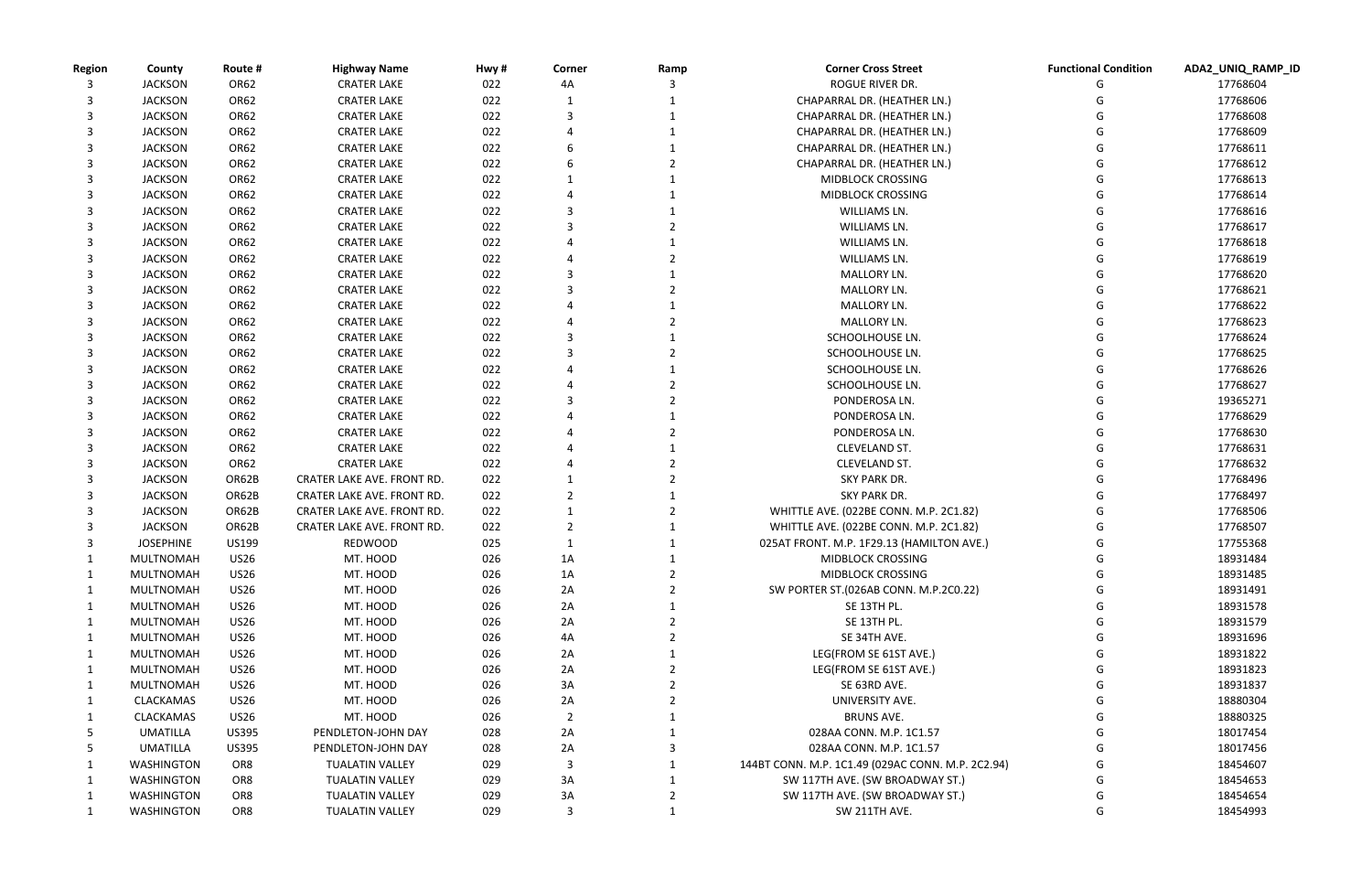| <b>Region</b> | County            | Route #                    | <b>Highway Name</b>                  | Hwy#       | Corner         | Ramp | <b>Corner Cross Street</b>                             | <b>Functional Condition</b> | ADA2_UNIQ_RAMP_ID    |
|---------------|-------------------|----------------------------|--------------------------------------|------------|----------------|------|--------------------------------------------------------|-----------------------------|----------------------|
|               | <b>WASHINGTON</b> | OR8                        | <b>TUALATIN VALLEY</b>               | 029        | 1A             |      | MIDBLOCK CROSSING                                      |                             | 18454171             |
|               | <b>WASHINGTON</b> | OR <sub>8</sub>            | <b>TUALATIN VALLEY</b>               | 029        | 1A             |      | <b>MIDBLOCK CROSSING</b>                               |                             | 18454172             |
|               | <b>POLK</b>       |                            | ROSEMONT AVE. CONN. NO. 1            | 030        |                |      | EDGEWATER ST. NW (030AT CONN. M.P. 2C24.81)            |                             | 18810546             |
|               | <b>LINN</b>       | <b>US20</b>                | ALBANY-CORVALLIS                     | 031        |                |      | 1ST AVE. SW (1ST AVE. SE)                              |                             | 18972434             |
|               | <b>LINN</b>       | <b>US20</b>                | ALBANY-CORVALLIS                     | 031        |                |      | 1ST AVE. SW (1ST AVE. SE)                              |                             | 18972435             |
|               | <b>LINN</b>       | <b>US20</b>                | ALBANY-CORVALLIS                     | 031        |                |      | 1ST AVE. SW (1ST AVE. SE)                              |                             | 18972436             |
|               | <b>LINN</b>       | <b>US20</b>                | ALBANY-CORVALLIS                     | 031        |                |      | 1ST AVE. SW (1ST AVE. SE)                              |                             | 18972437             |
|               | <b>LINN</b>       | <b>US20</b>                | ALBANY-CORVALLIS                     | 031        |                |      | 2ND AVE. SW (2ND AVE. SE)                              |                             | 18972444             |
|               | <b>LINN</b>       | <b>US20</b>                | ALBANY-CORVALLIS                     | 031        |                |      | 2ND AVE. SW (2ND AVE. SE)                              |                             | 18972445             |
|               | <b>LINN</b>       | <b>US20</b>                | ALBANY-CORVALLIS                     | 031        |                |      | 2ND AVE. SW (2ND AVE. SE)                              |                             | 18972446             |
|               | <b>LINN</b>       | <b>US20</b>                | ALBANY-CORVALLIS                     | 031        |                |      | 2ND AVE. SW (2ND AVE. SE)                              |                             | 18972447             |
|               | <b>LINN</b>       | <b>US20</b>                | ALBANY-CORVALLIS                     | 031        |                |      | 3RD AVE. SW (3RD AVE. SE)                              |                             | 18972448             |
|               | <b>LINN</b>       | <b>US20</b>                | ALBANY-CORVALLIS                     | 031        |                |      | 3RD AVE. SW (3RD AVE. SE)                              |                             | 18972449             |
|               | LINN              | <b>US20</b>                | ALBANY-CORVALLIS                     | 031        |                |      | 3RD AVE. SW (3RD AVE. SE)                              |                             | 18972450             |
|               | <b>LINN</b>       | <b>US20</b>                | ALBANY-CORVALLIS                     | 031        |                |      | 3RD AVE. SW (3RD AVE. SE)                              |                             | 18972451             |
|               | <b>LINN</b>       | <b>US20</b>                | ALBANY-CORVALLIS                     | 031        |                |      | 3RD AVE. SW (3RD AVE. SE)                              |                             | 18972452             |
|               | <b>LINN</b>       | <b>US20</b>                | ALBANY-CORVALLIS                     | 031        |                |      | 3RD AVE. SW (3RD AVE. SE)                              |                             | 18972453             |
|               | <b>LINN</b>       | <b>US20</b>                | ALBANY-CORVALLIS                     | 031        |                |      | 4TH AVE. SW (4TH AVE. SE)                              |                             | 18972454             |
|               | <b>LINN</b>       | <b>US20</b>                | ALBANY-CORVALLIS                     | 031        |                |      | 4TH AVE. SW (4TH AVE. SE)                              |                             | 18972455             |
|               | <b>LINN</b>       | <b>US20</b>                | ALBANY-CORVALLIS                     | 031        |                |      | 4TH AVE. SW (4TH AVE. SE)                              |                             | 18972456             |
|               | <b>LINN</b>       | <b>US20</b>                | ALBANY-CORVALLIS                     | 031        |                |      | 4TH AVE. SW (4TH AVE. SE)                              |                             | 18972457             |
|               | <b>LINN</b>       | <b>US20</b>                | ALBANY-CORVALLIS                     | 031        |                |      | 4TH AVE. SW (4TH AVE. SE)                              |                             | 18972458             |
|               | <b>LINN</b>       | <b>US20</b>                | ALBANY-CORVALLIS                     | 031        |                |      | 4TH AVE. SW (4TH AVE. SE)                              |                             | 18972459             |
|               | <b>LINN</b>       | <b>US20</b>                | ALBANY-CORVALLIS                     | 031        |                |      | 4TH AVE. SW (4TH AVE. SE)                              |                             | 18972460             |
|               | <b>LINN</b>       | <b>US20</b>                | ALBANY-CORVALLIS                     | 031        |                |      | 5TH AVE. SW (5TH AVE. SE)                              |                             | 18972463             |
|               | <b>LINN</b>       | <b>US20</b>                | ALBANY-CORVALLIS                     | 031        |                |      | 5TH AVE. SW (5TH AVE. SE)                              |                             | 18972464             |
|               | <b>LINN</b>       | <b>US20</b>                | ALBANY-CORVALLIS                     | 031        |                |      | 5TH AVE. SW (5TH AVE. SE)                              |                             | 18972465             |
|               | <b>LINN</b>       | <b>US20</b>                | ALBANY-CORVALLIS                     | 031        |                |      | 5TH AVE. SW (5TH AVE. SE)                              |                             | 18972466             |
|               | <b>LINN</b>       | <b>US20</b>                | ALBANY-CORVALLIS                     | 031        |                |      | 5TH AVE. SW (5TH AVE. SE)                              |                             | 18972467             |
|               | <b>LINN</b>       | <b>US20</b>                | ALBANY-CORVALLIS                     | 031        |                |      | 6TH AVE. SW                                            |                             | 18972472             |
|               | LINN              | <b>US20</b>                | ALBANY-CORVALLIS                     | 031        |                |      | 6TH AVE. SW                                            |                             | 18972473             |
|               | <b>LINN</b>       | <b>US20</b>                | ALBANY-CORVALLIS                     | 031        | 3              |      | 6TH AVE. SW                                            |                             | 18972474             |
|               | <b>LINN</b>       | <b>US20</b>                | ALBANY-CORVALLIS                     | 031        | -1             |      | 7TH AVE. SW (7TH AVE. SE)                              | G<br>G                      | 18972476             |
|               |                   |                            |                                      |            |                |      |                                                        |                             |                      |
|               | LINN<br>LINN      | <b>US20</b><br><b>US20</b> | ALBANY-CORVALLIS<br>ALBANY-CORVALLIS | 031<br>031 | 3              |      | 7TH AVE. SW (7TH AVE. SE)<br>7TH AVE. SW (7TH AVE. SE) | G<br>G                      | 18972477<br>18972480 |
|               | <b>LINN</b>       |                            |                                      |            |                |      |                                                        |                             |                      |
|               |                   | <b>US20</b>                | ALBANY-CORVALLIS                     | 031        |                |      | 7TH AVE. SW (7TH AVE. SE)                              |                             | 18972481             |
|               | <b>LINN</b>       | <b>US20</b>                | ALBANY-CORVALLIS                     | 031        |                |      | 7TH AVE. SW (7TH AVE. SE)                              | G                           | 18972482             |
|               | <b>LINN</b>       | <b>US20</b>                | ALBANY-CORVALLIS                     | 031        |                |      | 7TH AVE. SW (7TH AVE. SE)                              |                             | 18972483             |
|               | <b>LINN</b>       | <b>US20</b>                | ALBANY-CORVALLIS                     | 031        |                |      | 8TH AVE. SW (8TH AVE. SE)                              |                             | 18972484             |
|               | <b>LINN</b>       | <b>US20</b>                | ALBANY-CORVALLIS                     | 031        | 1A             |      | 8TH AVE. SW (8TH AVE. SE)                              |                             | 18972486             |
|               | LINN              | <b>US20</b>                | ALBANY-CORVALLIS                     | 031        | 1A             |      | 8TH AVE. SW (8TH AVE. SE)                              |                             | 18972487             |
|               | <b>LINN</b>       | <b>US20</b>                | ALBANY-CORVALLIS                     | 031        | $\overline{2}$ |      | 8TH AVE. SW (8TH AVE. SE)                              |                             | 18972488             |
|               | <b>LINN</b>       | <b>US20</b>                | ALBANY-CORVALLIS                     | 031        |                |      | 8TH AVE. SW (8TH AVE. SE)                              |                             | 18972489             |
|               | <b>LINN</b>       | <b>US20</b>                | ALBANY-CORVALLIS                     | 031        | 3              |      | 8TH AVE. SW (8TH AVE. SE)                              |                             | 18972490             |
|               | LINN              | <b>US20</b>                | ALBANY-CORVALLIS                     | 031        | 3              |      | 8TH AVE. SW (8TH AVE. SE)                              |                             | 18972491             |
|               | <b>LINN</b>       | <b>US20</b>                | ALBANY-CORVALLIS                     | 031        |                |      | 8TH AVE. SW (8TH AVE. SE)                              |                             | 18972492             |
|               | LINN              | <b>US20</b>                | ALBANY-CORVALLIS                     | 031        | 4              |      | 8TH AVE. SW (8TH AVE. SE)                              | G                           | 18972493             |

| unctional Condition | ADA2_UNIQ_RAMP_ID |
|---------------------|-------------------|
| G                   | 18454171          |
| G                   | 18454172          |
| G                   | 18810546          |
| G                   | 18972434          |
| G                   | 18972435          |
| G                   | 18972436          |
| G                   | 18972437          |
| G                   | 18972444          |
| G                   | 18972445          |
| G                   | 18972446          |
| G                   | 18972447          |
| G                   | 18972448          |
| G                   | 18972449          |
| G                   | 18972450          |
| G                   | 18972451          |
| G                   | 18972452          |
| G                   | 18972453          |
| G                   | 18972454          |
| G                   | 18972455          |
| G                   | 18972456          |
| G                   | 18972457          |
| G                   | 18972458          |
| G                   | 18972459          |
| G                   | 18972460          |
| G                   | 18972463          |
| G                   | 18972464          |
| G                   | 18972465          |
| G                   | 18972466          |
| G                   | 18972467          |
| G                   | 18972472          |
| G                   | 18972473          |
| G                   | 18972474          |
| G                   | 18972476          |
| G                   | 18972477          |
| G                   | 18972480          |
| G                   | 18972481          |
| G                   | 18972482          |
| G                   | 18972483          |
| G                   | 18972484          |
| G                   | 18972486          |
| G                   | 18972487          |
| G                   | 18972488          |
| G                   | 18972489          |
| G                   | 18972490          |
| G                   | 18972491          |
| G                   | 18972492          |
| G                   | 18972493          |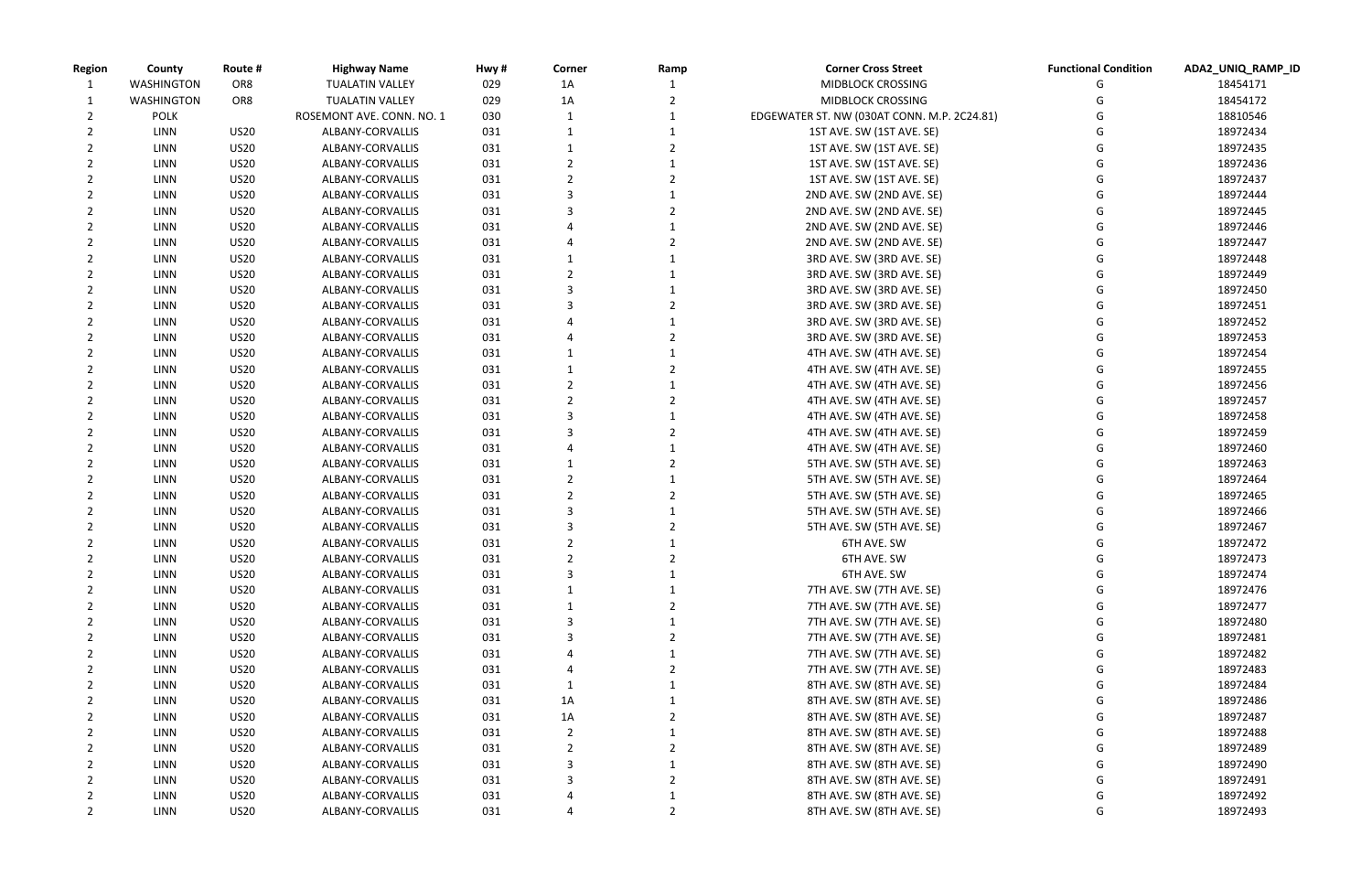| <b>Region</b> | County       | Route #                    | <b>Highway Name</b>                  | Hwy#       | Corner         | Ramp | <b>Corner Cross Street</b> | <b>Functional Condition</b> | ADA2_UNIQ_RAMP_ID    |
|---------------|--------------|----------------------------|--------------------------------------|------------|----------------|------|----------------------------|-----------------------------|----------------------|
|               | LINN         | <b>US20</b>                | ALBANY-CORVALLIS                     | 031        |                |      | 1ST AVE. SW                |                             | 18972541             |
|               | LINN         | <b>US20</b>                | ALBANY-CORVALLIS                     | 031        |                |      | 1ST AVE. SW                |                             | 18972542             |
|               | <b>LINN</b>  | <b>US20</b>                | ALBANY-CORVALLIS                     | 031        |                |      | 1ST AVE. SW                |                             | 18972545             |
|               | LINN         | <b>US20</b>                | ALBANY-CORVALLIS                     | 031        |                |      | 1ST AVE. SW                |                             | 18972546             |
|               | LINN         | <b>US20</b>                | ALBANY-CORVALLIS                     | 031        |                |      | 2ND AVE. SW                |                             | 18972547             |
|               | <b>LINN</b>  | <b>US20</b>                | ALBANY-CORVALLIS                     | 031        |                |      | 2ND AVE. SW                |                             | 18972548             |
|               | LINN         | <b>US20</b>                | ALBANY-CORVALLIS                     | 031        |                |      | 2ND AVE. SW                |                             | 18972549             |
|               | LINN         | <b>US20</b>                | ALBANY-CORVALLIS                     | 031        |                |      | 2ND AVE. SW                |                             | 18972550             |
|               | LINN         | <b>US20</b>                | ALBANY-CORVALLIS                     | 031        |                |      | 2ND AVE. SW                |                             | 18972552             |
|               | <b>LINN</b>  | <b>US20</b>                | ALBANY-CORVALLIS                     | 031        |                |      | 2ND AVE. SW                |                             | 18972553             |
|               | LINN         | <b>US20</b>                | ALBANY-CORVALLIS                     | 031        |                |      | 2ND AVE. SW                |                             | 18972554             |
|               | <b>LINN</b>  | <b>US20</b>                | ALBANY-CORVALLIS                     | 031        |                |      | 3RD AVE. SW                |                             | 18972555             |
|               | <b>LINN</b>  | <b>US20</b>                | ALBANY-CORVALLIS                     | 031        |                |      | 3RD AVE. SW                |                             | 18972556             |
|               | LINN         | <b>US20</b>                | ALBANY-CORVALLIS                     | 031        |                |      | 3RD AVE. SW                |                             | 18972557             |
|               | <b>LINN</b>  | <b>US20</b>                | ALBANY-CORVALLIS                     | 031        |                |      | 3RD AVE. SW                |                             | 18972558             |
|               | LINN         | <b>US20</b>                | ALBANY-CORVALLIS                     | 031        |                |      | 3RD AVE. SW                |                             | 18972559             |
|               | LINN         | <b>US20</b>                | ALBANY-CORVALLIS                     | 031        |                |      | 3RD AVE. SW                |                             | 18972560             |
|               | LINN         | <b>US20</b>                | ALBANY-CORVALLIS                     | 031        |                |      | 3RD AVE. SW                |                             | 18972561             |
|               | LINN         | <b>US20</b>                | ALBANY-CORVALLIS                     | 031        |                |      | 4TH AVE. SW                |                             | 18972564             |
|               | LINN         | <b>US20</b>                | ALBANY-CORVALLIS                     | 031        |                |      | 4TH AVE. SW                |                             | 18972565             |
|               | LINN         | <b>US20</b>                | ALBANY-CORVALLIS                     | 031        |                |      | 4TH AVE. SW                |                             | 18972566             |
|               | LINN         | <b>US20</b>                | ALBANY-CORVALLIS                     | 031        |                |      | 4TH AVE. SW                |                             | 18972567             |
|               | LINN         | <b>US20</b>                | ALBANY-CORVALLIS                     | 031        |                |      | 4TH AVE. SW                |                             | 18972568             |
|               | LINN         | <b>US20</b>                | ALBANY-CORVALLIS                     | 031        |                |      | 4TH AVE. SW                |                             | 18972569             |
|               | LINN         | <b>US20</b>                | ALBANY-CORVALLIS                     | 031        |                |      | 4TH AVE. SW                |                             | 18972570             |
|               | <b>LINN</b>  | <b>US20</b>                | ALBANY-CORVALLIS                     | 031        |                |      | 4TH AVE. SW                |                             | 18972571             |
|               | LINN         | <b>US20</b>                | ALBANY-CORVALLIS                     | 031        |                |      | 5TH AVE. SW                |                             | 18972572             |
|               | LINN         | <b>US20</b>                | ALBANY-CORVALLIS                     | 031        |                |      | 5TH AVE. SW                |                             | 18972573             |
|               | LINN         | <b>US20</b>                | ALBANY-CORVALLIS                     | 031        |                |      | 5TH AVE. SW                |                             | 18972574             |
|               | LINN         | <b>US20</b>                | ALBANY-CORVALLIS                     | 031        |                |      | 5TH AVE. SW                |                             | 18972575             |
|               | LINN         | <b>US20</b>                | ALBANY-CORVALLIS                     | 031        |                |      | 5TH AVE. SW                |                             | 18972576             |
|               | <b>LINN</b>  | <b>US20</b>                | ALBANY-CORVALLIS                     | 031        |                |      | 5TH AVE. SW                | G                           | 18972577             |
|               | <b>LINN</b>  | <b>US20</b>                | ALBANY-CORVALLIS                     | 031        |                |      | 5TH AVE. SW                | G                           | 18972578             |
|               | LINN         | <b>US20</b>                | ALBANY-CORVALLIS                     | 031        |                |      | 5TH AVE. SW                | G                           | 18972579             |
|               | LINN         | <b>US20</b>                | ALBANY-CORVALLIS                     | 031        |                |      | 7TH AVE. SW                |                             | 18972584             |
|               | LINN         | <b>US20</b>                | ALBANY-CORVALLIS                     | 031        |                |      | 7TH AVE. SW                |                             | 18972585             |
|               | LINN         | <b>US20</b>                | ALBANY-CORVALLIS                     | 031        |                |      | 7TH AVE. SW                |                             | 18972586             |
|               | LINN         | <b>US20</b>                | ALBANY-CORVALLIS                     | 031        |                |      | 7TH AVE. SW                |                             | 18972588             |
|               | LINN         | <b>US20</b>                | ALBANY-CORVALLIS                     | 031        |                |      | 7TH AVE. SW                |                             | 18972589             |
|               | LINN         | <b>US20</b>                | ALBANY-CORVALLIS                     | 031        | 1              |      | 8TH AVE. SW                |                             | 18972590             |
|               | LINN         | <b>US20</b>                | ALBANY-CORVALLIS                     | 031        | 1A             |      | 8TH AVE. SW                |                             | 18972592             |
|               |              |                            |                                      |            |                |      |                            |                             |                      |
|               | LINN<br>LINN | <b>US20</b><br><b>US20</b> | ALBANY-CORVALLIS<br>ALBANY-CORVALLIS | 031<br>031 | 1A             |      | 8TH AVE. SW<br>8TH AVE. SW |                             | 18972593<br>18972595 |
|               |              |                            |                                      |            | $\overline{2}$ |      |                            |                             |                      |
|               | <b>LINN</b>  | <b>US20</b>                | ALBANY-CORVALLIS                     | 031        | 3              |      | 8TH AVE. SW                |                             | 18972596             |
|               | LINN         | <b>US20</b>                | ALBANY-CORVALLIS                     | 031        | 3A             |      | 8TH AVE. SW                |                             | 18972597             |
|               | LINN         | <b>US20</b>                | ALBANY-CORVALLIS                     | 031        | 3A             |      | 8TH AVE. SW                |                             | 18972598             |
|               | <b>LINN</b>  | <b>US20</b>                | ALBANY-CORVALLIS                     | 031        | 4              |      | 8TH AVE. SW                | G                           | 18972599             |

| unctional Condition- | ADA2_UNIQ_RAMP_ID |
|----------------------|-------------------|
| G                    | 18972541          |
| G                    | 18972542          |
| G                    | 18972545          |
| G                    | 18972546          |
| G                    | 18972547          |
| G                    | 18972548          |
| G                    | 18972549          |
| G                    | 18972550          |
| G                    | 18972552          |
| G                    | 18972553          |
| G                    | 18972554          |
| G                    | 18972555          |
| G                    | 18972556          |
| G                    | 18972557          |
| G                    | 18972558          |
| G                    | 18972559          |
| G                    | 18972560          |
| G                    | 18972561          |
| G                    | 18972564          |
| G                    | 18972565          |
| G                    | 18972566          |
| G                    | 18972567          |
| G                    | 18972568          |
| G                    | 18972569          |
| G                    | 18972570          |
| G                    | 18972571          |
| G                    | 18972572          |
| G                    | 18972573          |
| G                    | 18972574          |
| G                    | 18972575          |
| G                    | 18972576          |
| G                    | 18972577          |
| G                    | 18972578          |
| G                    | 18972579          |
| G                    | 18972584          |
| G                    | 18972585          |
| G                    | 18972586          |
| G                    | 18972588          |
| G                    | 18972589          |
| G                    | 18972590          |
| G                    | 18972592          |
| G                    | 18972593          |
| G                    | 18972595          |
| G                    | 18972596          |
| G                    | 18972597          |
| G                    | 18972598          |
| G                    | 18972599          |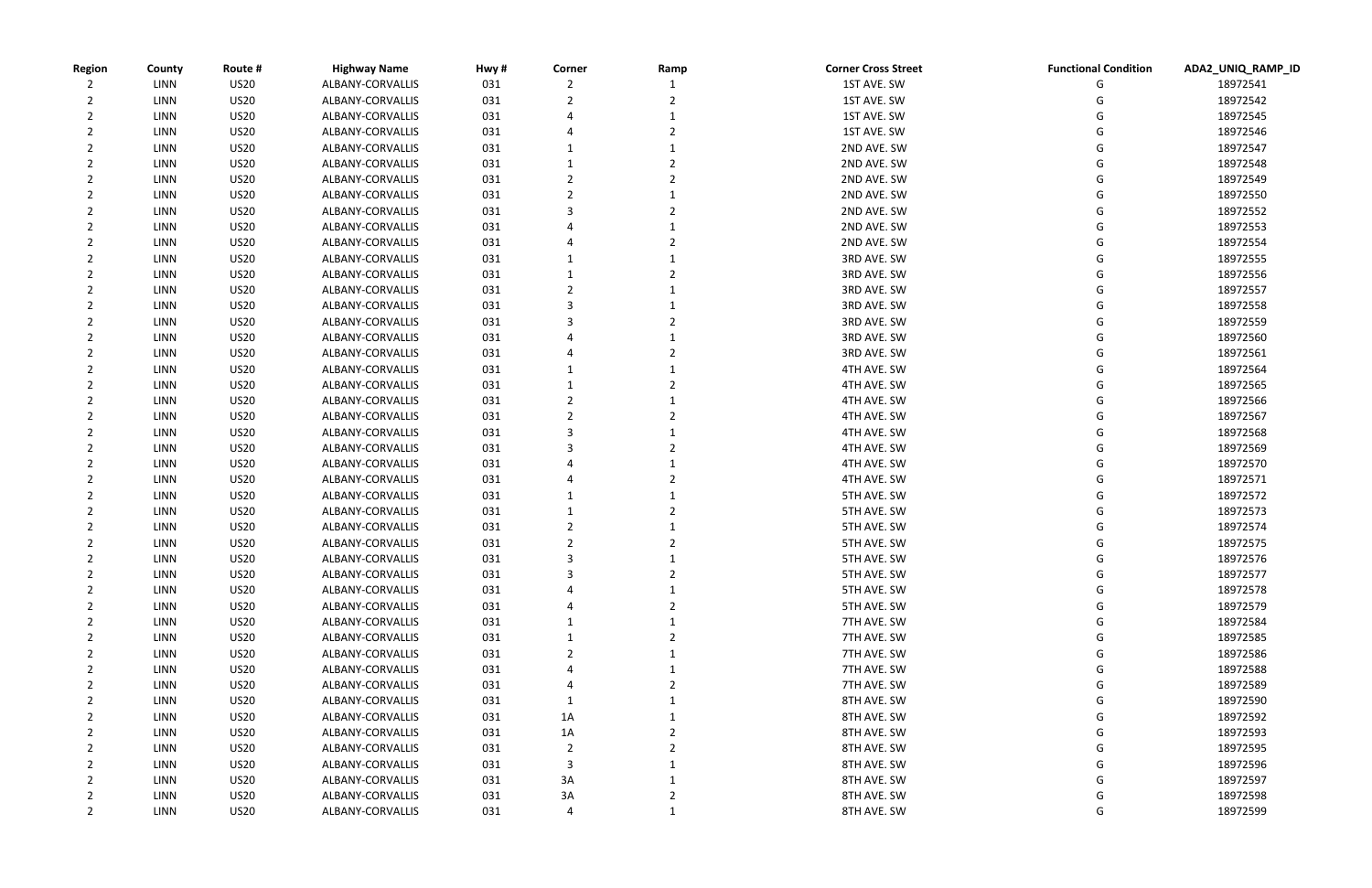|         |   | Functional Condition ADA2_UNIQ_RAMP_ID |
|---------|---|----------------------------------------|
|         | G | 18972600                               |
|         | G | 18972604                               |
|         | G | 18972607                               |
| L.07)   | G | 18972609                               |
| 1.07)   | G | 18972610                               |
| 1.07)   | G | 18972613                               |
|         | G | 18972623                               |
|         | G | 18972624                               |
|         | G | 18972625                               |
|         | G | 18971925                               |
|         | G | 18971926                               |
|         | G | 18932391                               |
|         | G | 18932392                               |
|         | G | 18932393                               |
|         | G | 18932394                               |
| 1C15.81 | G | 18178394                               |
| 1C15.81 | G | 18178395                               |
| 1C15.81 | G | 18178396                               |
| 1C15.81 | G | 18178397                               |
| 1C15.81 | G | 18178398                               |
| 1C15.81 | G | 18178399                               |
| 1C15.81 | G | 18178400                               |
| 1C15.81 | G | 18178401                               |
|         | G | 18929247                               |
|         | G | 18929248                               |
|         | G | 18929255                               |
|         | G | 18929337                               |
|         | G | 16199687                               |
|         | G | 16199712                               |
|         | G | 18552922                               |
|         | G | 16096107                               |
|         | G | 16096091                               |
|         | G | 18552924                               |
|         | G | 16096092                               |
|         | G | 18552923                               |
|         | G | 17727572                               |
|         | G | 17727573                               |
|         | G | 17727575                               |
|         | G | 17727576                               |
|         | G | 17727591                               |
|         | G | 18477680                               |
|         | G | 18477686                               |
|         | G | 18477694                               |
|         | G | 18477768                               |
|         | G | 18477769                               |
|         | G | 18477774                               |
|         | G |                                        |
|         |   | 18477775                               |

| <b>Region</b> | County           | Route #         | <b>Highway Name</b>       | Hwy# | Corner         | Ramp | <b>Corner Cross Street</b>                   | <b>Functional Condition</b> | ADA2_UNIQ_RA |
|---------------|------------------|-----------------|---------------------------|------|----------------|------|----------------------------------------------|-----------------------------|--------------|
|               | <b>LINN</b>      | <b>US20</b>     | ALBANY-CORVALLIS          | 031  |                |      | 8TH AVE. SW                                  |                             | 18972600     |
|               | <b>LINN</b>      | <b>US20</b>     | ALBANY-CORVALLIS          | 031  |                |      | 9TH AVE. SW                                  |                             | 18972604     |
|               | <b>LINN</b>      | <b>US20</b>     | ALBANY-CORVALLIS          | 031  |                |      | 9TH AVE. SW                                  |                             | 18972607     |
|               | <b>LINN</b>      | <b>US20</b>     | ALBANY-CORVALLIS          | 031  |                |      | LYON ST. SW (031AB CONN. M.P. 1C11.07)       |                             | 18972609     |
|               | LINN             | <b>US20</b>     | ALBANY-CORVALLIS          | 031  |                |      | LYON ST. SW (031AB CONN. M.P. 1C11.07)       |                             | 18972610     |
|               | LINN             | <b>US20</b>     | ALBANY-CORVALLIS          | 031  | 3              |      | LYON ST. SW (031AB CONN. M.P. 1C11.07)       |                             | 18972613     |
|               | <b>LINN</b>      | <b>US20</b>     | ALBANY-CORVALLIS          | 031  |                |      | 058AH CONN. M.P. 2C2.71                      |                             | 18972623     |
|               | LINN             | <b>US20</b>     | ALBANY-CORVALLIS          | 031  |                |      | 058AH CONN. M.P. 2C2.71                      |                             | 18972624     |
|               | <b>LINN</b>      | <b>US20</b>     | ALBANY-CORVALLIS          | 031  | 6              |      | 058AH CONN. M.P. 2C2.71                      |                             | 18972625     |
|               | <b>BENTON</b>    | <b>US20</b>     | <b>CORVALLIS-NEWPORT</b>  | 033  | 3A             |      | S 17TH ST. (N 17TH ST.)                      |                             | 18971925     |
|               | <b>BENTON</b>    | <b>US20</b>     | <b>CORVALLIS-NEWPORT</b>  | 033  | 3A             |      | S 17TH ST. (N 17TH ST.)                      |                             | 18971926     |
|               | <b>TILLAMOOK</b> | OR <sub>6</sub> | <b>WILSON RIVER</b>       | 037  |                |      | LAUREL AVE.                                  |                             | 18932391     |
|               | <b>TILLAMOOK</b> | OR <sub>6</sub> | <b>WILSON RIVER</b>       | 037  |                |      | LAUREL AVE.                                  |                             | 18932392     |
| 2             | <b>TILLAMOOK</b> | OR <sub>6</sub> | <b>WILSON RIVER</b>       | 037  | 3              |      | LAUREL AVE.                                  |                             | 18932393     |
|               | <b>TILLAMOOK</b> | OR <sub>6</sub> | <b>WILSON RIVER</b>       | 037  |                |      | LAUREL AVE.                                  |                             | 18932394     |
|               | <b>CROOK</b>     | OR126           | <b>OCHOCO</b>             | 041  |                |      | 041AF CONN. (SW TOM MCCALL RD.) M.P. 1C15.81 |                             | 18178394     |
|               | <b>CROOK</b>     | OR126           | <b>OCHOCO</b>             | 041  |                |      | 041AF CONN. (SW TOM MCCALL RD.) M.P. 1C15.81 |                             | 18178395     |
|               | <b>CROOK</b>     | OR126           | <b>OCHOCO</b>             | 041  |                |      | 041AF CONN. (SW TOM MCCALL RD.) M.P. 1C15.81 |                             | 18178396     |
|               | <b>CROOK</b>     | OR126           | <b>OCHOCO</b>             | 041  |                |      | 041AF CONN. (SW TOM MCCALL RD.) M.P. 1C15.81 |                             | 18178397     |
|               | <b>CROOK</b>     | OR126           | <b>OCHOCO</b>             | 041  | 3              |      | 041AF CONN. (SW TOM MCCALL RD.) M.P. 1C15.81 |                             | 18178398     |
|               | <b>CROOK</b>     | OR126           | <b>OCHOCO</b>             | 041  |                |      | 041AF CONN. (SW TOM MCCALL RD.) M.P. 1C15.81 |                             | 18178399     |
|               | <b>CROOK</b>     | OR126           | <b>OCHOCO</b>             | 041  |                |      | 041AF CONN. (SW TOM MCCALL RD.) M.P. 1C15.81 |                             | 18178400     |
|               | <b>CROOK</b>     | OR126           | <b>OCHOCO</b>             | 041  |                |      | 041AF CONN. (SW TOM MCCALL RD.) M.P. 1C15.81 |                             | 18178401     |
|               | WASHINGTON       |                 | HELVETIA RD. CONN. NO. 2  | 047  |                |      | 047AS CONN. M.P. 4C61.50                     |                             | 18929247     |
|               | WASHINGTON       |                 | HELVETIA RD. CONN. NO. 2  | 047  | $\overline{2}$ |      | 047AS CONN. M.P. 4C61.50                     |                             | 18929248     |
|               | WASHINGTON       |                 | HELVETIA RD. CONN. NO. 2  | 047  | 3A             |      | 047DS CONN. M.P. 7C61.33                     |                             | 18929255     |
|               | WASHINGTON       |                 | CORNELL RD. CONN. NO. 2   | 047  |                |      | 047BJ CONN. M.P. 5C66.76                     |                             | 18929337     |
|               | <b>UMATILLA</b>  | <b>US395</b>    | UMATILLA-STANFIELD        | 054  |                |      | JOY LN.                                      |                             | 16199687     |
|               | <b>UMATILLA</b>  | <b>US395</b>    | UMATILLA-STANFIELD        | 054  |                |      | W JENNIE AVE. (E JENNIE AVE.)                |                             | 16199712     |
|               | LANE             | OR126           | <b>FLORENCE-EUGENE</b>    | 062  |                |      | REDWOOD ST.                                  |                             | 18552922     |
|               | LANE             | OR126           | <b>FLORENCE-EUGENE</b>    | 062  |                |      | REDWOOD ST.                                  |                             | 16096107     |
|               | LANE             | OR126           | <b>FLORENCE-EUGENE</b>    | 062  |                |      | <b>CORNERSTONE DR.</b>                       |                             | 16096091     |
|               | LANE             | OR126           | <b>FLORENCE-EUGENE</b>    | 062  |                |      | <b>CORNERSTONE DR.</b>                       |                             | 18552924     |
|               | LANE             | OR126           | <b>FLORENCE-EUGENE</b>    | 062  |                |      | <b>CORNERSTONE DR.</b>                       |                             | 16096092     |
|               | LANE             | OR126           | <b>FLORENCE-EUGENE</b>    | 062  |                |      | <b>CORNERSTONE DR.</b>                       |                             | 18552923     |
|               | <b>JACKSON</b>   | OR99            | ROGUE VALLEY              | 063  |                |      | ARNOS ST.                                    |                             | 17727572     |
| 3             | <b>JACKSON</b>   | OR99            | <b>ROGUE VALLEY</b>       | 063  |                |      | ARNOS ST.                                    |                             | 17727573     |
| 3             | <b>JACKSON</b>   | OR99            | ROGUE VALLEY              | 063  |                |      | <b>TULIPAN WAY</b>                           |                             | 17727575     |
| 3             | <b>JACKSON</b>   | OR99            | ROGUE VALLEY              | 063  |                |      | CREEL RD.                                    |                             | 17727576     |
| 3             | <b>JACKSON</b>   | OR99            | ROGUE VALLEY              | 063  |                |      | JACKSON RD.                                  |                             | 17727591     |
|               | <b>MULTNOMAH</b> |                 | FOSTER&WOODSTOCK CONN. #2 | 064  |                |      | 064BK CONN. M.P. 1C17.77                     |                             | 18477680     |
|               | MULTNOMAH        |                 | FOSTER&WOODSTOCK CONN. #4 | 064  |                |      | 064BO CONN. M.P. 5C17.84                     |                             | 18477686     |
|               | MULTNOMAH        |                 | FOSTER&WOODSTOCK CONN. #4 | 064  |                |      | 064BP CONN. M.P. 6C18.36                     |                             | 18477694     |
|               | MULTNOMAH        |                 | NE GLISAN ST. CONN. NO. 3 | 064  |                |      | 064CN CONN. M.P. 7C20.30                     |                             | 18477768     |
|               | MULTNOMAH        |                 | NE GLISAN ST. CONN. NO. 3 | 064  |                |      | 064CN CONN. M.P. 7C20.30                     |                             | 18477769     |
|               | MULTNOMAH        |                 | NE GLISAN ST. CONN. NO. 3 | 064  |                |      | 064CN CONN. M.P. 7C20.30                     |                             | 18477774     |
|               | MULTNOMAH        |                 | NE GLISAN ST. CONN. NO. 3 | 064  |                |      | 064CN CONN. M.P. 7C20.30                     | G                           | 18477775     |
|               |                  |                 |                           |      |                |      |                                              |                             |              |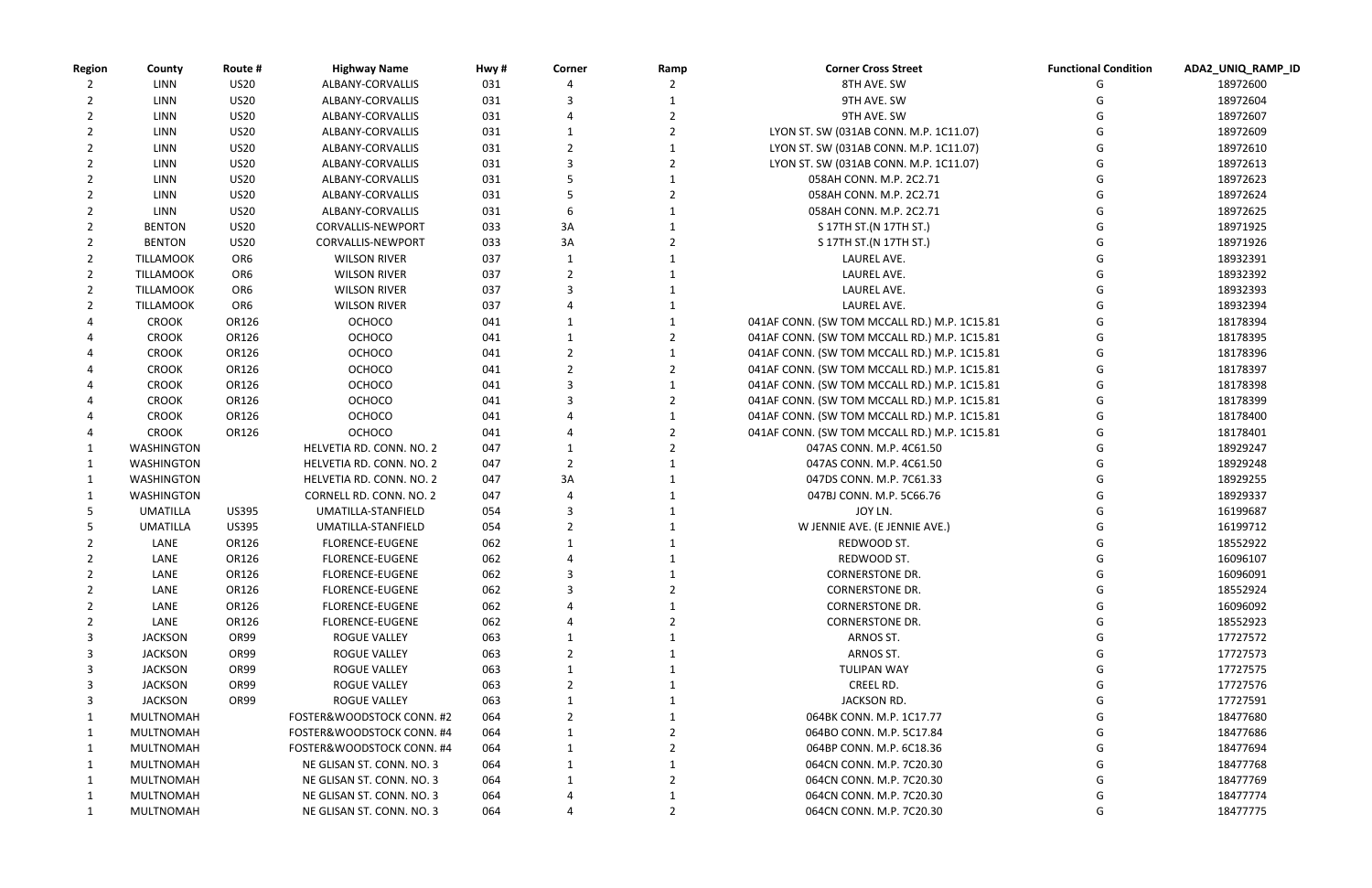| unctional Condition | ADA2_UNIQ_RAMP_ID |
|---------------------|-------------------|
| G                   | 18477777          |
| G                   | 18477781          |
| G                   | 18477812          |
| G                   | 18477813          |
| G                   | 18477814          |
| G                   | 18477817          |
| G                   | 18477818          |
| G                   | 18881866          |
| G                   | 18882104          |
| G                   | 18882105          |
| G                   | 18882106          |
| G                   | 18882107          |
| G                   | 18882108          |
| G                   | 18882109          |
| G                   | 18882110          |
| G                   | 18882111          |
| G                   | 18882112          |
| G                   | 18882133          |
| G                   | 18882134          |
| G                   | 18882135          |
| G                   | 18882136          |
| G                   | 18882200          |
| G                   | 18882201          |
| G                   | 18882202          |
| G                   | 18882203          |
| G                   | 18882269          |
| G                   | 18882270          |
| G                   | 18882271          |
| G                   | 18882272          |
| G                   | 18882275          |
| G                   | 18882276          |
| G                   | 18882280          |
| G                   | 18882281          |
| G                   | 18882282          |
| G                   | 18882283          |
| G                   | 18882287          |
| G                   | 18882288          |
| G                   | 18882289          |
| G                   | 18882290          |
| G                   | 18882291          |
| G                   | 18882292          |
| G                   | 18882293          |
| G                   | 18882294          |
| G                   | 18882297          |
| G                   | 18882298          |
| G                   | 18882299          |
| G                   | 18882300          |
|                     |                   |

| <b>Region</b> | County           | Route # | <b>Highway Name</b>        | Hwy# | Corner | Ramp | <b>Corner Cross Street</b> | <b>Functional Condition</b> | ADA2_UNIQ_RAMP_ID |
|---------------|------------------|---------|----------------------------|------|--------|------|----------------------------|-----------------------------|-------------------|
|               | MULTNOMAH        |         | NE GLISAN ST. CONN. NO. 3  | 064  |        |      | 064CI CONN. M.P. 2C21.12   |                             | 18477777          |
|               | MULTNOMAH        |         | NE GLISAN ST. CONN. NO. 3  | 064  |        |      | 064CI CONN. M.P. 2C21.12   |                             | 18477781          |
|               | CLACKAMAS        |         | JOHNSON CR. BLVD CONN NO 2 | 064  |        |      | 064DE CONN. M.P. 1C16.25   |                             | 18477812          |
|               | CLACKAMAS        |         | JOHNSON CR. BLVD CONN NO 2 | 064  | 3A     |      | 064DE CONN. M.P. 1C16.25   |                             | 18477813          |
|               | CLACKAMAS        |         | JOHNSON CR. BLVD CONN NO 2 | 064  | 3A     |      | 064DE CONN. M.P. 1C16.25   |                             | 18477814          |
|               | CLACKAMAS        |         | JOHNSON CR. BLVD CONN NO 2 | 064  | 4A     |      | 064DE CONN. M.P. 1C16.25   |                             | 18477817          |
|               | CLACKAMAS        |         | JOHNSON CR. BLVD CONN NO 2 | 064  | 4A     |      | 064DE CONN. M.P. 1C16.25   |                             | 18477818          |
|               | MULTNOMAH        | OR213   | <b>CASCADE HWY NORTH</b>   | 068  | 2A     |      | NE PACIFIC ST.             |                             | 18881866          |
|               | MULTNOMAH        | OR213   | <b>CASCADE HWY NORTH</b>   | 068  | -1     |      | SE FOSTER RD.              |                             | 18882104          |
|               | MULTNOMAH        | OR213   | <b>CASCADE HWY NORTH</b>   | 068  | 1A     |      | SE FOSTER RD.              |                             | 18882105          |
|               | MULTNOMAH        | OR213   | <b>CASCADE HWY NORTH</b>   | 068  | 1A     |      | SE FOSTER RD.              |                             | 18882106          |
|               | MULTNOMAH        | OR213   | <b>CASCADE HWY NORTH</b>   | 068  | 1A     |      | SE FOSTER RD.              |                             | 18882107          |
|               | MULTNOMAH        | OR213   | <b>CASCADE HWY NORTH</b>   | 068  |        |      | SE FOSTER RD.              |                             | 18882108          |
|               | MULTNOMAH        | OR213   | <b>CASCADE HWY NORTH</b>   | 068  |        |      | SE FOSTER RD.              |                             | 18882109          |
|               | MULTNOMAH        | OR213   | <b>CASCADE HWY NORTH</b>   | 068  |        |      | SE FOSTER RD.              |                             | 18882110          |
|               | MULTNOMAH        | OR213   | <b>CASCADE HWY NORTH</b>   | 068  |        |      | SE FOSTER RD.              |                             | 18882111          |
|               | MULTNOMAH        | OR213   | <b>CASCADE HWY NORTH</b>   | 068  |        |      | SE FOSTER RD.              |                             | 18882112          |
|               | MULTNOMAH        | OR213   | <b>CASCADE HWY NORTH</b>   | 068  |        |      | SE WOODSTOCK BLVD.         |                             | 18882133          |
|               | MULTNOMAH        | OR213   | <b>CASCADE HWY NORTH</b>   | 068  |        |      | SE WOODSTOCK BLVD.         |                             | 18882134          |
|               | MULTNOMAH        | OR213   | <b>CASCADE HWY NORTH</b>   | 068  |        |      | SE WOODSTOCK BLVD.         |                             | 18882135          |
|               | MULTNOMAH        | OR213   | <b>CASCADE HWY NORTH</b>   | 068  |        |      | SE WOODSTOCK BLVD.         |                             | 18882136          |
|               | MULTNOMAH        | OR213   | <b>CASCADE HWY NORTH</b>   | 068  |        |      | SE FLAVEL ST.              |                             | 18882200          |
|               | MULTNOMAH        | OR213   | <b>CASCADE HWY NORTH</b>   | 068  |        |      | SE FLAVEL ST.              |                             | 18882201          |
|               | MULTNOMAH        | OR213   | <b>CASCADE HWY NORTH</b>   | 068  |        |      | SE FLAVEL ST.              |                             | 18882202          |
|               | MULTNOMAH        | OR213   | <b>CASCADE HWY NORTH</b>   | 068  |        |      | SE FLAVEL ST.              |                             | 18882203          |
|               | CLACKAMAS        | OR213   | <b>CASCADE HWY NORTH</b>   | 068  |        |      | SE LINDY ST.               |                             | 18882269          |
|               | CLACKAMAS        | OR213   | <b>CASCADE HWY NORTH</b>   | 068  |        |      | SE LINDY ST.               |                             | 18882270          |
|               | CLACKAMAS        | OR213   | <b>CASCADE HWY NORTH</b>   | 068  |        |      | SE LINDY ST.               |                             | 18882271          |
|               | CLACKAMAS        | OR213   | <b>CASCADE HWY NORTH</b>   | 068  |        |      | SE LINDY ST.               |                             | 18882272          |
|               | CLACKAMAS        | OR213   | <b>CASCADE HWY NORTH</b>   | 068  |        |      | SE AUGUSTA NATIONAL AVE.   |                             | 18882275          |
|               | <b>CLACKAMAS</b> | OR213   | <b>CASCADE HWY NORTH</b>   | 068  |        |      | SE AUGUSTA NATIONAL AVE.   |                             | 18882276          |
|               | <b>CLACKAMAS</b> | OR213   | <b>CASCADE HWY NORTH</b>   | 068  |        |      | SE HINKLEY AVE.            | G                           | 18882280          |
|               | CLACKAMAS        | OR213   | <b>CASCADE HWY NORTH</b>   | 068  |        |      | SE HINKLEY AVE.            |                             | 18882281          |
|               | CLACKAMAS        | OR213   | <b>CASCADE HWY NORTH</b>   | 068  |        |      | SE JOHNSON CREEK BLVD.     |                             | 18882282          |
|               | CLACKAMAS        | OR213   | <b>CASCADE HWY NORTH</b>   | 068  |        |      | SE JOHNSON CREEK BLVD.     |                             | 18882283          |
|               |                  | OR213   |                            | 068  | 3      |      | SE JOHNSON CREEK BLVD.     |                             | 18882287          |
|               | CLACKAMAS        |         | <b>CASCADE HWY NORTH</b>   |      |        |      |                            |                             |                   |
|               | CLACKAMAS        | OR213   | <b>CASCADE HWY NORTH</b>   | 068  | 3A     |      | SE JOHNSON CREEK BLVD.     |                             | 18882288          |
|               | CLACKAMAS        | OR213   | <b>CASCADE HWY NORTH</b>   | 068  | 3A     |      | SE JOHNSON CREEK BLVD.     |                             | 18882289          |
|               | CLACKAMAS        | OR213   | <b>CASCADE HWY NORTH</b>   | 068  | 3A     |      | SE JOHNSON CREEK BLVD.     |                             | 18882290          |
|               | CLACKAMAS        | OR213   | <b>CASCADE HWY NORTH</b>   | 068  |        |      | SE JOHNSON CREEK BLVD.     |                             | 18882291          |
|               | CLACKAMAS        | OR213   | <b>CASCADE HWY NORTH</b>   | 068  |        |      | SE CLACKAMAS ST.           |                             | 18882292          |
|               | CLACKAMAS        | OR213   | <b>CASCADE HWY NORTH</b>   | 068  |        |      | SE CLACKAMAS ST.           |                             | 18882293          |
|               | CLACKAMAS        | OR213   | <b>CASCADE HWY NORTH</b>   | 068  |        |      | SE CLACKAMAS ST.           |                             | 18882294          |
|               | CLACKAMAS        | OR213   | <b>CASCADE HWY NORTH</b>   | 068  |        |      | SE CLACKAMAS ST.           |                             | 18882297          |
|               | CLACKAMAS        | OR213   | <b>CASCADE HWY NORTH</b>   | 068  |        |      | SE OVERLAND ST.            |                             | 18882298          |
|               | CLACKAMAS        | OR213   | <b>CASCADE HWY NORTH</b>   | 068  |        |      | SE OVERLAND ST.            |                             | 18882299          |
|               | CLACKAMAS        | OR213   | <b>CASCADE HWY NORTH</b>   | 068  | 2      |      | SE OVERLAND ST.            |                             | 18882300          |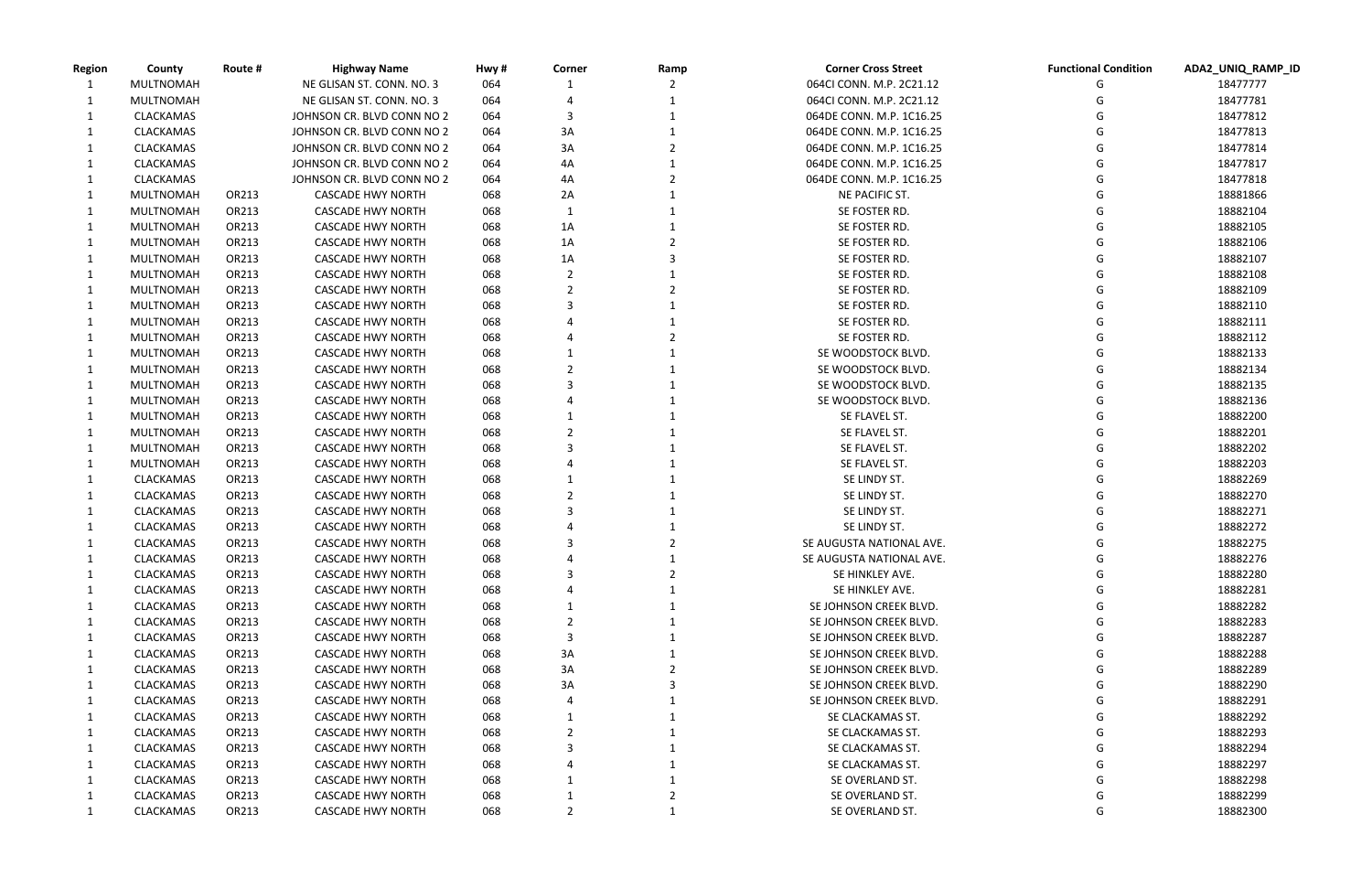|      |   | Functional Condition ADA2_UNIQ_RAMP_ID |
|------|---|----------------------------------------|
|      | G | 18882301                               |
|      | G | 18882302                               |
|      | G | 18882303                               |
|      | G | 18882304                               |
|      | G | 18882305                               |
|      | G | 18882307                               |
|      | G | 18882310                               |
|      | G | 18882328                               |
|      | G | 18882329                               |
|      | G | 18882330                               |
|      | G | 18882331                               |
|      | G | 18882332                               |
|      | G | 18882333                               |
|      | G | 18882334                               |
|      | G | 18882335                               |
|      | G | 18882345                               |
|      | G | 18882348                               |
|      | G | 18727135                               |
|      | G | 18727136                               |
|      | G | 18440566                               |
| 'E.) | G | 18914696                               |
|      | G | 18914950                               |
|      | G | 18843738                               |
|      | G | 18843739                               |
|      | G | 18843740                               |
|      | G | 18843741                               |
|      | G | 18830483                               |
|      | G | 18830484                               |
|      | G | 18830497                               |
|      | G | 18830498                               |
|      | G | 18830519                               |
|      | G | 18830532                               |
|      | G | 18830533                               |
|      | G | 18830534                               |
|      | G | 18830535                               |
|      | G | 18830536                               |
|      | G | 18917124                               |
|      | G | 18917344                               |
|      | G | 18917345                               |
|      | G | 18830786                               |
|      | G | 18830794                               |
|      | G | 18830795                               |
|      | G | 18830796                               |
|      | G | 18830797                               |
|      | G | 18830799                               |
|      | G | 18830800                               |
|      | G | 18830811                               |
|      |   |                                        |

| <b>Region</b> | County           | Route #          | <b>Highway Name</b>       | Hwy#       | Corner | Ramp | <b>Corner Cross Street</b>         | <b>Functional Condition</b> | ADA2_UNIQ_RA |
|---------------|------------------|------------------|---------------------------|------------|--------|------|------------------------------------|-----------------------------|--------------|
|               | CLACKAMAS        | OR213            | <b>CASCADE HWY NORTH</b>  | 068        |        |      | SE OVERLAND ST.                    |                             | 18882301     |
|               | CLACKAMAS        | OR213            | <b>CASCADE HWY NORTH</b>  | 068        |        |      | SE OVERLAND ST.                    |                             | 18882302     |
| 1             | CLACKAMAS        | OR213            | <b>CASCADE HWY NORTH</b>  | 068        |        |      | SE OVERLAND ST.                    |                             | 18882303     |
|               | CLACKAMAS        | OR213            | <b>CASCADE HWY NORTH</b>  | 068        |        |      | SE LAMPHIER ST.                    |                             | 18882304     |
|               | CLACKAMAS        | OR213            | <b>CASCADE HWY NORTH</b>  | 068        |        |      | SE LAMPHIER ST.                    |                             | 18882305     |
|               | CLACKAMAS        | OR213            | <b>CASCADE HWY NORTH</b>  | 068        |        |      | SE LAMPHIER ST.                    |                             | 18882307     |
|               | <b>CLACKAMAS</b> | OR213            | <b>CASCADE HWY NORTH</b>  | 068        |        |      | SE LAMPHIER ST.                    |                             | 18882310     |
|               | CLACKAMAS        | OR213            | <b>CASCADE HWY NORTH</b>  | 068        |        |      | SE GLENCOE RD.                     |                             | 18882328     |
|               | CLACKAMAS        | OR213            | <b>CASCADE HWY NORTH</b>  | 068        |        |      | SE GLENCOE RD.                     |                             | 18882329     |
|               | CLACKAMAS        | OR213            | <b>CASCADE HWY NORTH</b>  | 068        |        |      | SE GLENCOE RD.                     |                             | 18882330     |
|               | <b>CLACKAMAS</b> | OR213            | <b>CASCADE HWY NORTH</b>  | 068        |        |      | SE GLENCOE RD.                     |                             | 18882331     |
|               | <b>CLACKAMAS</b> | OR213            | <b>CASCADE HWY NORTH</b>  | 068        |        |      | SE ORCHARD LN.                     |                             | 18882332     |
|               | CLACKAMAS        | OR213            | <b>CASCADE HWY NORTH</b>  | 068        |        |      | SE ORCHARD LN.                     |                             | 18882333     |
|               | CLACKAMAS        | OR213            | <b>CASCADE HWY NORTH</b>  | 068        | 3      |      | SE ORCHARD LN.                     |                             | 18882334     |
|               | CLACKAMAS        | OR213            | <b>CASCADE HWY NORTH</b>  | 068        |        |      | SE ORCHARD LN.                     |                             | 18882335     |
|               | <b>CLACKAMAS</b> | OR213            | <b>CASCADE HWY NORTH</b>  | 068        |        |      | SE KING RD.                        |                             | 18882345     |
|               | <b>CLACKAMAS</b> | OR213            | <b>CASCADE HWY NORTH</b>  | 068        |        |      | SE KING RD.                        |                             | 18882348     |
|               | <b>MARION</b>    |                  | WILLAMINA-SALEM HWY CONN. | 072        | 1A     |      | UNION ST. NE                       |                             | 18727135     |
|               | <b>MARION</b>    |                  | WILLAMINA-SALEM HWY CONN. | 072        | 1A     |      | UNION ST. NE                       |                             | 18727136     |
| 1             | <b>CLACKAMAS</b> | OR224            | SUNRISE EXPRESSWAY        | 075        | 1A     |      | HWY. 171 M.P. 6.56                 |                             | 18440566     |
|               | CLACKAMAS        | OR99E            | PACIFIC HIGHWAY EAST      | 081        |        |      | SE GLEN ECHO AVE. (GLEN ECHO AVE.) |                             | 18914696     |
|               | CLACKAMAS        | OR99E            | PACIFIC HIGHWAY EAST      | 081        |        |      | ACCESS (TO SW 4TH AVE.)            |                             | 18914950     |
|               | <b>MARION</b>    | OR99E            | PACIFIC HIGHWAY EAST      | 081        |        |      | E CLEVELAND ST.                    |                             | 18843738     |
|               | <b>MARION</b>    | OR99E            | PACIFIC HIGHWAY EAST      | 081        |        |      | E CLEVELAND ST.                    |                             | 18843739     |
|               | <b>MARION</b>    | OR99E            | PACIFIC HIGHWAY EAST      | 081        |        |      | E CLEVELAND ST.                    |                             | 18843740     |
|               | <b>MARION</b>    | OR99E            | PACIFIC HIGHWAY EAST      | 081        |        |      | E CLEVELAND ST.                    |                             | 18843741     |
|               | YAMHILL          | OR99W            | PACIFIC HIGHWAY WEST      | 091        |        |      | NE 11TH ST.                        |                             | 18830483     |
|               | YAMHILL          | OR99W            | PACIFIC HIGHWAY WEST      | 091        |        |      | NE 11TH ST.                        |                             | 18830484     |
|               | YAMHILL          | OR99W            | PACIFIC HIGHWAY WEST      | 091        |        |      | NE 9TH ST.                         |                             | 18830497     |
|               | YAMHILL          | OR99W            | PACIFIC HIGHWAY WEST      | 091        |        |      | NE 9TH ST.                         |                             | 18830498     |
|               | YAMHILL          | OR99W            | PACIFIC HIGHWAY WEST      | 091        |        |      | NE 5TH ST.                         |                             | 18830519     |
| 2             | YAMHILL          | OR99W            | PACIFIC HIGHWAY WEST      | 091        |        |      | NE 2ND ST.                         |                             | 18830532     |
|               | YAMHILL          | OR99W            | PACIFIC HIGHWAY WEST      | 091        |        |      | NE 2ND ST.                         |                             | 18830533     |
|               | YAMHILL          | OR99W            | PACIFIC HIGHWAY WEST      | 091        |        |      | NE 2ND ST.                         |                             | 18830534     |
|               | YAMHILL          | OR99W            | PACIFIC HIGHWAY WEST      | 091        |        |      | NE 2ND ST.                         |                             | 18830535     |
|               | YAMHILL          | OR99W            | PACIFIC HIGHWAY WEST      | 091        |        |      | NE 2ND ST.                         |                             | 18830536     |
|               | MULTNOMAH        | OR <sub>10</sub> | PACIFIC HIGHWAY WEST      | 091        |        |      | MIDBLOCK CROSSING                  |                             | 18917124     |
| 1             | MULTNOMAH        |                  | PACIFIC HIGHWAY WEST      | 091        | 2A     |      | SW HUBER ST.                       |                             | 18917344     |
|               | MULTNOMAH        |                  | PACIFIC HIGHWAY WEST      | 091        | 2A     |      | SW HUBER ST.                       |                             | 18917345     |
|               | YAMHILL          | OR99W            | PACIFIC HIGHWAY WEST      | 091        |        |      | SW 3RD ST. (SE 3RD ST.)            |                             | 18830786     |
|               | YAMHILL          | OR99W            | PACIFIC HIGHWAY WEST      | 091        |        |      | SW 7TH ST.                         |                             | 18830794     |
|               | YAMHILL          | OR99W            | PACIFIC HIGHWAY WEST      | 091        |        |      | SW 7TH ST.                         |                             | 18830795     |
|               | YAMHILL          | OR99W            | PACIFIC HIGHWAY WEST      | 091        |        |      | SW 7TH ST.                         |                             | 18830796     |
|               | YAMHILL          | OR99W            | PACIFIC HIGHWAY WEST      |            |        |      | SW 7TH ST.                         |                             | 18830797     |
|               | YAMHILL          | OR99W            | PACIFIC HIGHWAY WEST      | 091<br>091 |        |      | SW 7TH ST.                         |                             | 18830799     |
|               |                  | OR99W            |                           |            |        |      | SW 9TH ST.                         |                             | 18830800     |
|               | YAMHILL          |                  | PACIFIC HIGHWAY WEST      | 091        | 3      |      |                                    |                             |              |
|               | YAMHILL          | OR99W            | PACIFIC HIGHWAY WEST      | 091        |        |      | SE 10TH ST.                        | G                           | 18830811     |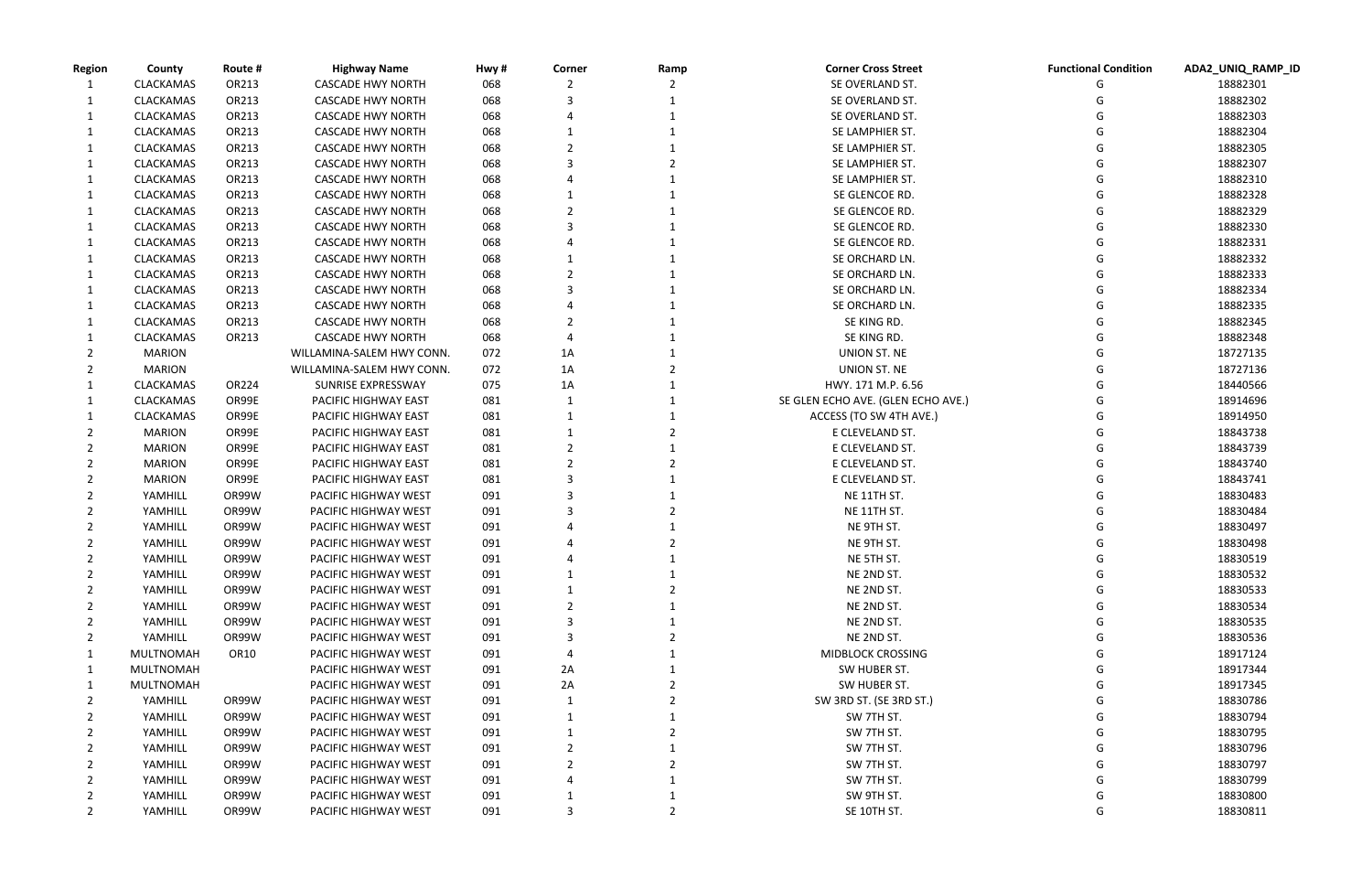| <b>Region</b> | County           | Route #     | <b>Highway Name</b>         | Hwy# | Corner | Ramp | <b>Corner Cross Street</b>                   | <b>Functional Condition</b> | ADA2_UNIQ_RAMP_ID |
|---------------|------------------|-------------|-----------------------------|------|--------|------|----------------------------------------------|-----------------------------|-------------------|
|               | YAMHILL          | OR99W       | PACIFIC HIGHWAY WEST        | 091  |        |      | SE 10TH ST.                                  |                             | 18830812          |
|               | YAMHILL          | OR99W       | PACIFIC HIGHWAY WEST        | 091  |        |      | SE 10TH ST.                                  |                             | 18830813          |
|               | YAMHILL          | OR99W       | PACIFIC HIGHWAY WEST        | 091  |        |      | SW 11TH ST. (SE 11TH ST.)                    |                             | 18830814          |
|               | YAMHILL          | OR99W       | PACIFIC HIGHWAY WEST        | 091  |        |      | SW 11TH ST. (SE 11TH ST.)                    |                             | 18830815          |
|               | YAMHILL          | OR99W       | PACIFIC HIGHWAY WEST        | 091  |        |      | SW 11TH ST. (SE 11TH ST.)                    |                             | 18830816          |
|               | YAMHILL          | OR99W       | PACIFIC HIGHWAY WEST        | 091  |        |      | SW 11TH ST. (SE 11TH ST.)                    |                             | 18830817          |
|               | YAMHILL          | OR99W       | PACIFIC HIGHWAY WEST        | 091  |        |      | SW 11TH ST. (SE 11TH ST.)                    |                             | 18830818          |
|               | YAMHILL          | OR99W       | PACIFIC HIGHWAY WEST        | 091  |        |      | SW 11TH ST. (SE 11TH ST.)                    |                             | 18830819          |
|               | YAMHILL          | OR99W       | PACIFIC HIGHWAY WEST        | 091  |        |      | SW 11TH ST. (SE 11TH ST.)                    |                             | 18830820          |
|               | YAMHILL          | OR99W       | PACIFIC HIGHWAY WEST        | 091  |        |      | SW 11TH ST. (SE 11TH ST.)                    |                             | 18830821          |
|               | YAMHILL          | OR99W       | PACIFIC HIGHWAY WEST        | 091  |        |      | NW 11TH ST. (NE 11TH ST.)                    |                             | 18830977          |
|               | YAMHILL          | OR99W       | PACIFIC HIGHWAY WEST        | 091  |        |      | NW 11TH ST. (NE 11TH ST.)                    |                             | 18830978          |
|               | YAMHILL          | OR99W       | PACIFIC HIGHWAY WEST        | 091  |        |      | NW 11TH ST. (NE 11TH ST.)                    |                             | 18830979          |
|               | YAMHILL          | OR99W       | PACIFIC HIGHWAY WEST        | 091  |        |      | NW 11TH ST. (NE 11TH ST.)                    |                             | 18830980          |
|               | YAMHILL          | OR99W       | PACIFIC HIGHWAY WEST        | 091  |        |      | NW 11TH ST. (NE 11TH ST.)                    |                             | 18830981          |
|               | YAMHILL          | OR99W       | PACIFIC HIGHWAY WEST        | 091  |        |      | NW 11TH ST. (NE 11TH ST.)                    |                             | 18830982          |
|               | YAMHILL          | OR99W       | PACIFIC HIGHWAY WEST        | 091  |        |      | NW 11TH ST. (NE 11TH ST.)                    |                             | 18830983          |
|               | YAMHILL          | OR99W       | PACIFIC HIGHWAY WEST        | 091  |        |      | NW 11TH ST. (NE 11TH ST.)                    |                             | 18830984          |
|               | YAMHILL          | OR99W       | PACIFIC HIGHWAY WEST        | 091  |        |      | NW 5TH ST. (NE 5TH ST.)                      |                             | 18831015          |
|               | YAMHILL          | OR99W       | PACIFIC HIGHWAY WEST        | 091  |        |      | NW 2ND ST. (NE 2ND ST.)                      |                             | 18831035          |
|               |                  |             |                             |      |        |      |                                              |                             |                   |
|               | YAMHILL          | OR99W       | PACIFIC HIGHWAY WEST        | 091  |        |      | NW 2ND ST. (NE 2ND ST.)                      |                             | 18831036          |
|               | YAMHILL          | OR99W       | PACIFIC HIGHWAY WEST        | 091  |        |      | NW 2ND ST. (NE 2ND ST.)                      |                             | 18831037          |
|               | YAMHILL          | OR99W       | PACIFIC HIGHWAY WEST        | 091  |        |      | NW 2ND ST. (NE 2ND ST.)                      |                             | 18831041          |
|               | YAMHILL          | OR99W       | PACIFIC HIGHWAY WEST        | 091  |        |      | NW 2ND ST. (NE 2ND ST.)                      |                             | 18831042          |
|               | YAMHILL          | OR99W       | PACIFIC HIGHWAY WEST        | 091  |        |      | NW 2ND ST. (NE 2ND ST.)                      |                             | 18831043          |
|               | <b>BENTON</b>    | OR99W       | PACIFIC HIGHWAY WEST        | 091  | 1A     |      | MIDBLOCK CROSSING                            |                             | 18976703          |
|               | <b>BENTON</b>    | OR99W       | PACIFIC HIGHWAY WEST        | 091  | 1A     |      | MIDBLOCK CROSSING                            |                             | 18976704          |
|               | <b>BENTON</b>    | OR99W       | PACIFIC HIGHWAY WEST        | 091  | 1A     |      | <b>MIDBLOCK CROSSING</b>                     |                             | 18976727          |
|               | <b>BENTON</b>    | OR99W       | PACIFIC HIGHWAY WEST        | 091  | 1A     |      | <b>MIDBLOCK CROSSING</b>                     |                             | 18976728          |
|               | <b>BENTON</b>    | OR99W       | PACIFIC HIGHWAY WEST        | 091  | 1A     |      | <b>MIDBLOCK CROSSING</b>                     |                             | 18976741          |
|               | <b>BENTON</b>    | OR99W       | PACIFIC HIGHWAY WEST        | 091  | 1A     |      | <b>MIDBLOCK CROSSING</b>                     |                             | 18976757          |
|               | <b>BENTON</b>    | OR99W       | PACIFIC HIGHWAY WEST        | 091  | 1A     |      | MIDBLOCK CROSSING                            | G                           | 18976758          |
|               | <b>BENTON</b>    | OR99W       | <b>PACIFIC HIGHWAY WEST</b> | 091  | 1A     |      | <b>MIDBLOCK CROSSING</b>                     |                             | 18976533          |
|               | <b>BENTON</b>    | OR99W       | PACIFIC HIGHWAY WEST        | 091  | 1A     |      | MIDBLOCK CROSSING                            |                             | 18976534          |
|               | <b>COLUMBIA</b>  | <b>US30</b> | LOWER COLUMBIA RIVER        | 092  |        |      | SW BEL AIR DR.                               |                             | 18973063          |
|               | <b>COLUMBIA</b>  | <b>US30</b> | LOWER COLUMBIA RIVER        | 092  |        |      | SW BEL AIR DR.                               |                             | 18973064          |
| 2             | <b>CLATSOP</b>   | <b>US30</b> | LOWER COLUMBIA RIVER        | 092  |        |      | <b>FRANKLIN AVE.</b>                         |                             | 18973235          |
| 1             | <b>MULTNOMAH</b> | US30BY      | NORTHEAST PORTLAND          | 123  | 4Α     |      | NE 131ST PL.                                 |                             | 18945165          |
|               | MULTNOMAH        | US30BY      | NORTHEAST PORTLAND          | 123  | 4A     |      | NE 131ST PL.                                 |                             | 18945166          |
| 3             | <b>DOUGLAS</b>   | OR138       | NORTH UMPQUA HIGHWAY EAST   | 138  | 1A     |      | 138AE CONN. M.P. 1C-0.80                     |                             | 16328731          |
| 3             | <b>DOUGLAS</b>   | OR138       | NORTH UMPQUA HIGHWAY EAST   | 138  | 3      |      | SE PARROTT ST.                               |                             | 16328593          |
| 3             | <b>DOUGLAS</b>   | OR99        | NORTH UMPQUA HIGHWAY EAST   | 138  | 2A     |      | SE WASHINGTON AVE. (138AF CONN. M.P. 2C0.23) |                             | 16328572          |
| 3             | <b>DOUGLAS</b>   | OR99        | NORTH UMPQUA HIGHWAY EAST   | 138  | 2A     |      | SE WASHINGTON AVE. (138AF CONN. M.P. 2C0.23) |                             | 16328573          |
| 3             | <b>DOUGLAS</b>   | OR138       | NORTH UMPQUA HIGHWAY EAST   | 138  | 2      |      | NE FULTON ST.                                |                             | 16328714          |
| 3             | <b>DOUGLAS</b>   | OR138       | NORTH UMPQUA HIGHWAY EAST   | 138  |        |      | NE BOGARD ST.                                |                             | 16328654          |
|               | <b>MARION</b>    | OR219       | HILLSBORO-SILVERTON         | 140  | 2      |      | MISSION AVE.                                 |                             | 18729273          |
|               | <b>MARION</b>    | OR219       | HILLSBORO-SILVERTON         | 140  |        |      | CHURCH AVE.                                  |                             | 18729276          |
|               |                  |             |                             |      |        |      |                                              |                             |                   |

| unctional Condition- | ADA2 UNIQ RAMP ID    |
|----------------------|----------------------|
| G                    | 18830812             |
| G                    | 18830813             |
| G                    | 18830814             |
| G                    | 18830815             |
| G                    | 18830816             |
| G                    | 18830817             |
| G                    | 18830818             |
| G                    | 18830819             |
| G                    | 18830820             |
| G                    | 18830821             |
| G                    | 18830977             |
| G                    | 18830978             |
| G                    | 18830979             |
| G                    | 18830980             |
| G                    | 18830981             |
| G                    | 18830982             |
| G                    | 18830983             |
| G                    | 18830984             |
| G                    | 18831015             |
| G                    | 18831035             |
| G                    | 18831036             |
| G                    | 18831037             |
| G                    | 18831041             |
| G                    | 18831042             |
| G                    | 18831043             |
| G                    | 18976703             |
| G                    | 18976704             |
| G                    | 18976727             |
| G                    | 18976728             |
| G                    | 18976741             |
| G                    | 18976757             |
| G                    | 18976758             |
| G                    | 18976533             |
| G                    | 18976534             |
| G                    | 18973063             |
| G                    | 18973064             |
| G<br>G               | 18973235<br>18945165 |
| G                    |                      |
| G                    | 18945166<br>16328731 |
| G                    |                      |
| G                    | 16328593<br>16328572 |
| G                    | 16328573             |
| G                    | 16328714             |
| G                    | 16328654             |
| G                    | 18729273             |
| G                    | 18729276             |
|                      |                      |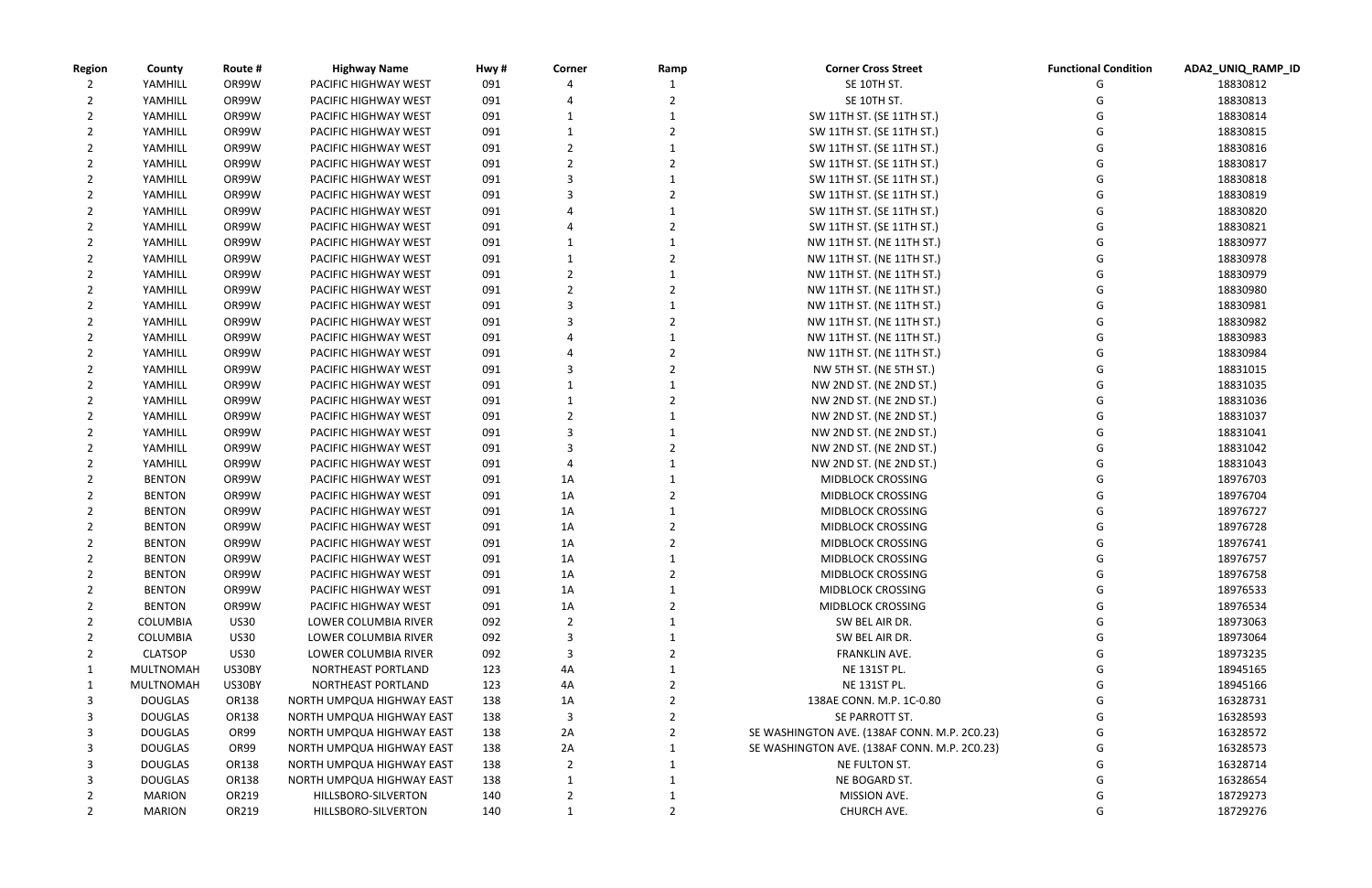|      |   | Functional Condition ADA2_UNIQ_RAMP_ID |
|------|---|----------------------------------------|
|      | G | 18856490                               |
|      | G | 18856491                               |
|      | G | 18714255                               |
|      | G | 18714265                               |
|      | G | 18714280                               |
|      | G | 18714484                               |
|      | G | 18725576                               |
|      | G | 18725577                               |
|      | G | 18725578                               |
|      | G | 18725579                               |
|      | G | 18725580                               |
|      | G | 18725581                               |
|      | G | 18725582                               |
|      | G | 18725583                               |
|      | G | 18725584                               |
|      | G | 18725585                               |
|      | G | 18725586                               |
|      | G | 18725587                               |
|      | G | 18725589                               |
|      | G | 18725590                               |
|      | G | 18725594                               |
|      | G | 18725595                               |
|      | G | 18725596                               |
|      | G | 18725597                               |
|      | G | 18725598                               |
|      | G | 18725599                               |
| 1.32 | G | 18884195                               |
|      | G | 18884205                               |
|      | G | 18884364                               |
|      | G | 18884365                               |
|      | G | 18884366                               |
|      | G | 18884367                               |
|      | G | 18884422                               |
|      | G | 16035408                               |
|      | G | 18343143                               |
|      | G | 18343144                               |
|      | G | 16328890                               |
|      | G | 17575523                               |
|      | G | 16328891                               |
|      | G | 16328909                               |
|      | G | 16328910                               |
|      | G | 16328893                               |
|      | G | 16328894                               |
|      | G | 16328912                               |
|      | G | 16328896                               |
|      | G | 16328914                               |
|      | G | 16328900                               |
|      |   |                                        |

| Region | County            | Route #      | <b>Highway Name</b>     | Hwy# | Corner | Ramp | <b>Corner Cross Street</b>             | <b>Functional Condition</b> | ADA2_UNIQ_RA |
|--------|-------------------|--------------|-------------------------|------|--------|------|----------------------------------------|-----------------------------|--------------|
|        | <b>WASHINGTON</b> | OR141        | BEAVERTON-TUALATIN      | 141  |        |      | SW SPRUCE ST.                          |                             | 18856490     |
|        | WASHINGTON        | OR141        | BEAVERTON-TUALATIN      | 141  |        |      | SW SPRUCE ST.                          |                             | 18856491     |
|        | YAMHILL           | OR221        | SALEM-DAYTON            | 150  | 3      |      | CHURCH ST.                             |                             | 18714255     |
|        | YAMHILL           | OR221        | SALEM-DAYTON            | 150  |        |      | HWY. 155 M.P. 9.19 (FERRY ST.)         |                             | 18714265     |
|        | YAMHILL           | OR221        | SALEM-DAYTON            | 150  |        |      | ALDER ST.                              |                             | 18714280     |
|        | <b>POLK</b>       | OR221        | SALEM-DAYTON            | 150  |        |      | 2ND ST. NW                             |                             | 18714484     |
|        | YAMHILL           | OR240        | YAMHILL-NEWBERG         | 151  |        |      | N LARCH PL.                            |                             | 18725576     |
|        | YAMHILL           | OR240        | YAMHILL-NEWBERG         | 151  |        |      | N LARCH PL.                            |                             | 18725577     |
|        | YAMHILL           | OR240        | YAMHILL-NEWBERG         | 151  |        |      | N LARCH PL.                            |                             | 18725578     |
|        | YAMHILL           | OR240        | YAMHILL-NEWBERG         | 151  |        |      | N LARCH PL.                            |                             | 18725579     |
|        | YAMHILL           | OR240        | YAMHILL-NEWBERG         | 151  |        |      | N LARCH PL.                            |                             | 18725580     |
|        | YAMHILL           | OR240        | YAMHILL-NEWBERG         | 151  |        |      | N LARCH PL.                            |                             | 18725581     |
|        | YAMHILL           | OR240        | YAMHILL-NEWBERG         | 151  |        |      | S LAUREL ST.                           |                             | 18725582     |
|        | YAMHILL           | OR240        | YAMHILL-NEWBERG         | 151  |        |      | S LAUREL ST.                           |                             | 18725583     |
|        | YAMHILL           | OR240        | YAMHILL-NEWBERG         | 151  |        |      | S LAUREL ST.                           |                             | 18725584     |
|        | YAMHILL           | OR240        | YAMHILL-NEWBERG         | 151  |        |      | S LAUREL ST.                           |                             | 18725585     |
|        | YAMHILL           | OR240        | YAMHILL-NEWBERG         | 151  |        |      | S LAUREL ST.                           |                             | 18725586     |
|        | YAMHILL           | OR240        | YAMHILL-NEWBERG         | 151  |        |      | S LAUREL ST.                           |                             | 18725587     |
|        | YAMHILL           | OR240        | YAMHILL-NEWBERG         | 151  |        |      | S JUNIPER ST.                          |                             | 18725589     |
|        | YAMHILL           | OR240        | YAMHILL-NEWBERG         | 151  |        |      | S JUNIPER ST.                          |                             | 18725590     |
|        | YAMHILL           | OR240        | YAMHILL-NEWBERG         | 151  |        |      | S HEMLOCK ST. (N HEMLOCK ST.)          |                             | 18725594     |
|        | YAMHILL           | OR240        | YAMHILL-NEWBERG         | 151  |        |      | S HEMLOCK ST. (N HEMLOCK ST.)          |                             | 18725595     |
|        | YAMHILL           | OR240        | YAMHILL-NEWBERG         | 151  |        |      | S HEMLOCK ST. (N HEMLOCK ST.)          |                             | 18725596     |
|        | YAMHILL           | OR240        | YAMHILL-NEWBERG         | 151  |        |      | S HEMLOCK ST. (N HEMLOCK ST.)          |                             | 18725597     |
|        | YAMHILL           | OR240        | YAMHILL-NEWBERG         | 151  |        |      | S HEMLOCK ST. (N HEMLOCK ST.)          |                             | 18725598     |
|        | YAMHILL           | OR240        | YAMHILL-NEWBERG         | 151  |        |      | S HEMLOCK ST. (N HEMLOCK ST.)          |                             | 18725599     |
|        | <b>CLACKAMAS</b>  | OR224        | <b>CLACKAMAS</b>        | 171  | 4A     |      | 171AE CONN. (SE 37TH AVE.) M.P. 1C1.32 |                             | 18884195     |
|        | CLACKAMAS         | OR224        | <b>CLACKAMAS</b>        | 171  |        |      | SE RUSK RD.                            |                             | 18884205     |
|        | <b>CLACKAMAS</b>  | OR224        | <b>CLACKAMAS</b>        | 171  |        |      | S SPRINGWATER RD.                      |                             | 18884364     |
|        | <b>CLACKAMAS</b>  | OR224        | CLACKAMAS               | 171  |        |      | S SPRINGWATER RD.                      |                             | 18884365     |
|        | <b>CLACKAMAS</b>  | OR224        | <b>CLACKAMAS</b>        | 171  |        |      | S SPRINGWATER RD.                      |                             | 18884366     |
|        | <b>CLACKAMAS</b>  | OR224        | <b>CLACKAMAS</b>        | 171  | 3      |      | S SPRINGWATER RD.                      |                             | 18884367     |
|        | <b>CLACKAMAS</b>  |              | WEBSTER RD. CONN. NO. 1 | 171  | 1A     |      | SE MCKINLEY AVE.                       |                             | 18884422     |
|        | LANE              | OR200        | <b>TERRITORIAL</b>      | 200  | 1A     |      | <b>MIDBLOCK CROSSING</b>               |                             | 16035408     |
|        | <b>LINN</b>       | OR34         | CORVALLIS-LEBANON       | 210  |        |      | S 5TH ST. (N 5TH ST.)                  |                             | 18343143     |
|        | LINN              | OR34         | CORVALLIS-LEBANON       | 210  |        |      | S 5TH ST. (N 5TH ST.)                  |                             | 18343144     |
| 3      | <b>DOUGLAS</b>    | <b>OR138</b> | <b>ELKTON-SUTHERLIN</b> | 231  |        |      | 231AD CONN. M.P. 1C24.15               |                             | 16328890     |
| 3      | <b>DOUGLAS</b>    | OR138        | <b>ELKTON-SUTHERLIN</b> | 231  |        |      | 231AD CONN. M.P. 1C24.15               |                             | 17575523     |
| 3      | <b>DOUGLAS</b>    |              | ELKTON-SUTHERLIN        | 231  |        |      | 001IF CONN. M.P. 1C136.53              |                             | 16328891     |
| 3      | <b>DOUGLAS</b>    |              | ELKTON-SUTHERLIN        | 231  |        |      | 001IF CONN. M.P. 1C136.53              |                             | 16328909     |
|        | <b>DOUGLAS</b>    |              | ELKTON-SUTHERLIN        | 231  |        |      | 001IF CONN. M.P. 1C136.53              |                             | 16328910     |
| 3      | <b>DOUGLAS</b>    |              | <b>ELKTON-SUTHERLIN</b> | 231  |        |      | 001IF CONN. M.P. 1C136.53              |                             | 16328893     |
|        | <b>DOUGLAS</b>    |              | <b>ELKTON-SUTHERLIN</b> | 231  |        |      | 001IF CONN. M.P. 1C136.53              |                             | 16328894     |
|        | <b>DOUGLAS</b>    |              | ELKTON-SUTHERLIN        | 231  |        |      | 001IF CONN. M.P. 1C136.53              |                             | 16328912     |
| 3      | <b>DOUGLAS</b>    |              | ELKTON-SUTHERLIN        | 231  |        |      | PONDEROSA DR.                          |                             | 16328896     |
|        | <b>DOUGLAS</b>    |              | <b>ELKTON-SUTHERLIN</b> | 231  |        |      | PONDEROSA DR.                          |                             | 16328914     |
| 3      | <b>DOUGLAS</b>    |              | <b>ELKTON-SUTHERLIN</b> | 231  | 2      |      | MYRTLE ST.                             | G                           | 16328900     |
|        |                   |              |                         |      |        |      |                                        |                             |              |